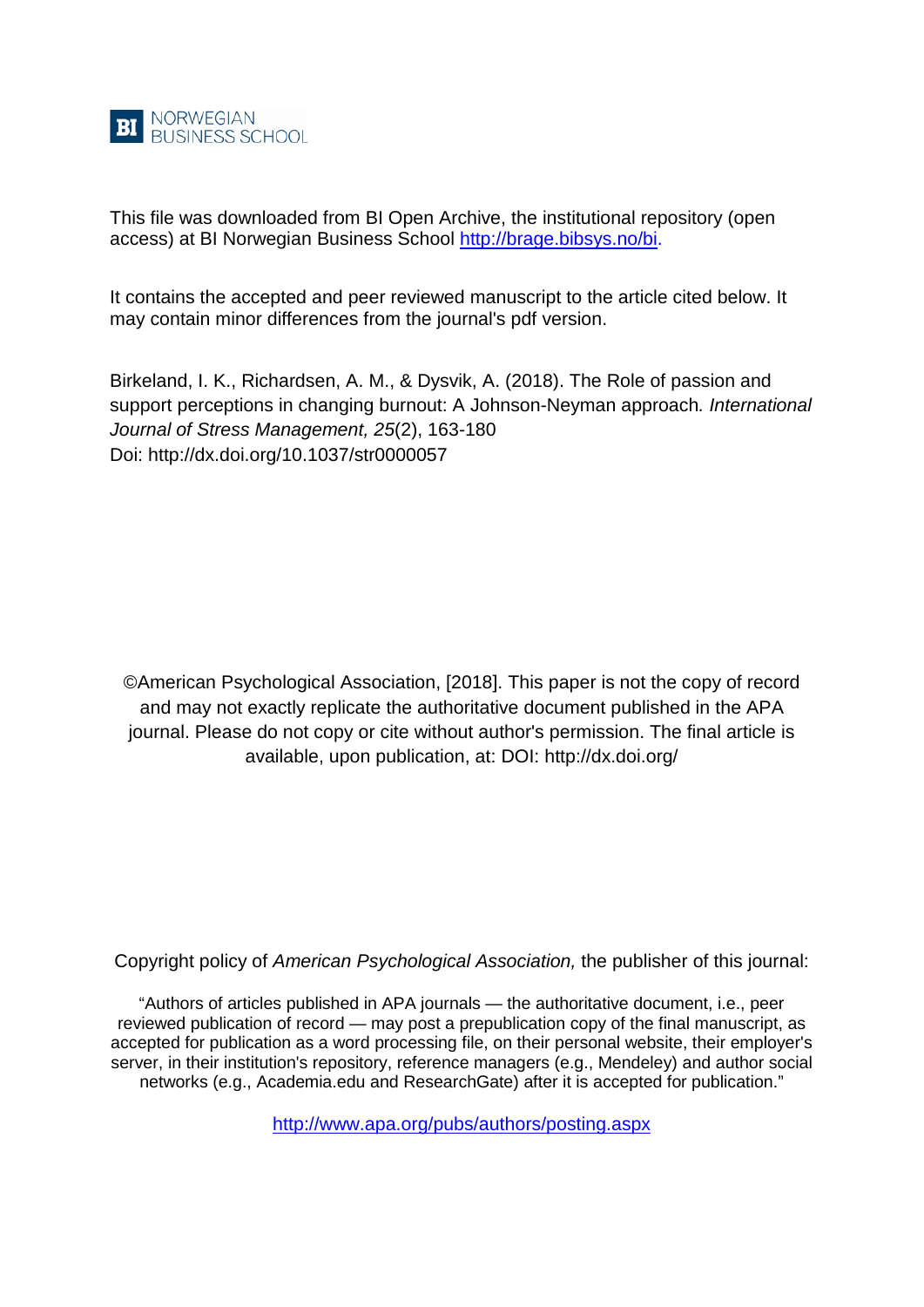Running head: Passion and support perceptions in changing burnout: a Johnson-Neyman approach 1

# **The role of passion and support perceptions in changing burnout:**

# **a Johnson-Neyman approach**

Authors:

Ide Katrine Birkeland (corresponding author) Assistant Professor BI Norwegian Business School N-0442 Oslo, Norway Phone: +47 46 41 07 47 E-mail: [ide.k.birkeland@bi.no](mailto:ide.k.birkeland@bi.no)

Astrid M Richardsen Professor BI Norwegian Business School N-0442 Oslo, Norway Phone: +47 46 41 07 50 E-mail: [astrid.richardsen@bi.no](mailto:astrid.richardsen@bi.no)

Anders Dysvik Professor BI Norwegian Business School N-0442 Oslo, Norway Phone: +47 46 41 07 13 E-mail: [anders.dysvik@bi.no](mailto:anders.dysvik@bi.no)

# Author Note:

The authors would like to thank Editor Oi-ling Siu and the two anonymous reviewers for their helpful feedback and suggestions in developing this article. We would also like to thank Karianne Jonson and the participants from the workers' union.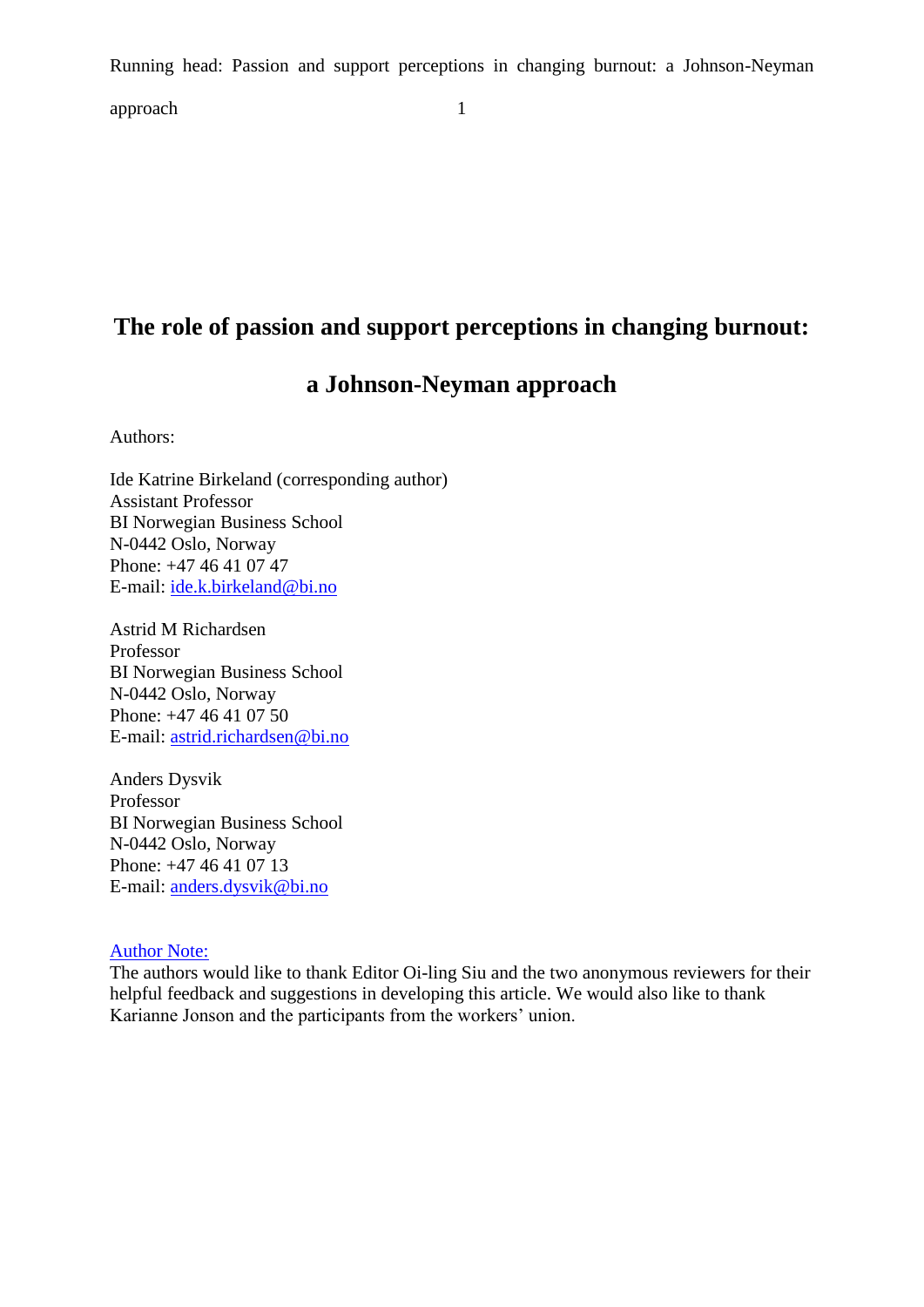#### **Abstract**

This study explored the relationship between obsessive and harmonious passion for work and burnout, as well as the moderating roles of perceived supervisor support and perceived coworker support. A longitudinal, 3-wave study was conducted among 1,263 members of a large Norwegian workers' union across a 10-month time span. Harmonious passion for work was related to a decrease in exhaustion and cynicism over time, whereas obsessive passion for work was stably and positively related to exhaustion and cynicism. Furthermore, we suggested that a situational contingency in the form of support perceptions may reduce the negative outcome of obsessive passion but find that this attenuation may depend on the level of the obsessive passion. By applying the Johnson-Neyman statistical technique, we showed that the level of obsessive passion is important in understanding when a supporting environment is actually helpful in protecting against burnout. We still recommend careful selection of co-workers who are genuinely caring and considerate of others, as well as facilitating good relationships at work. However, we also discuss how high levels of obsessive passion might prevent certain employees from gaining from the effects of co-worker support.

*Keywords:* harmonious and obsessive passion, burnout, perceived supervisor support, perceived co-worker support, longitudinal analyses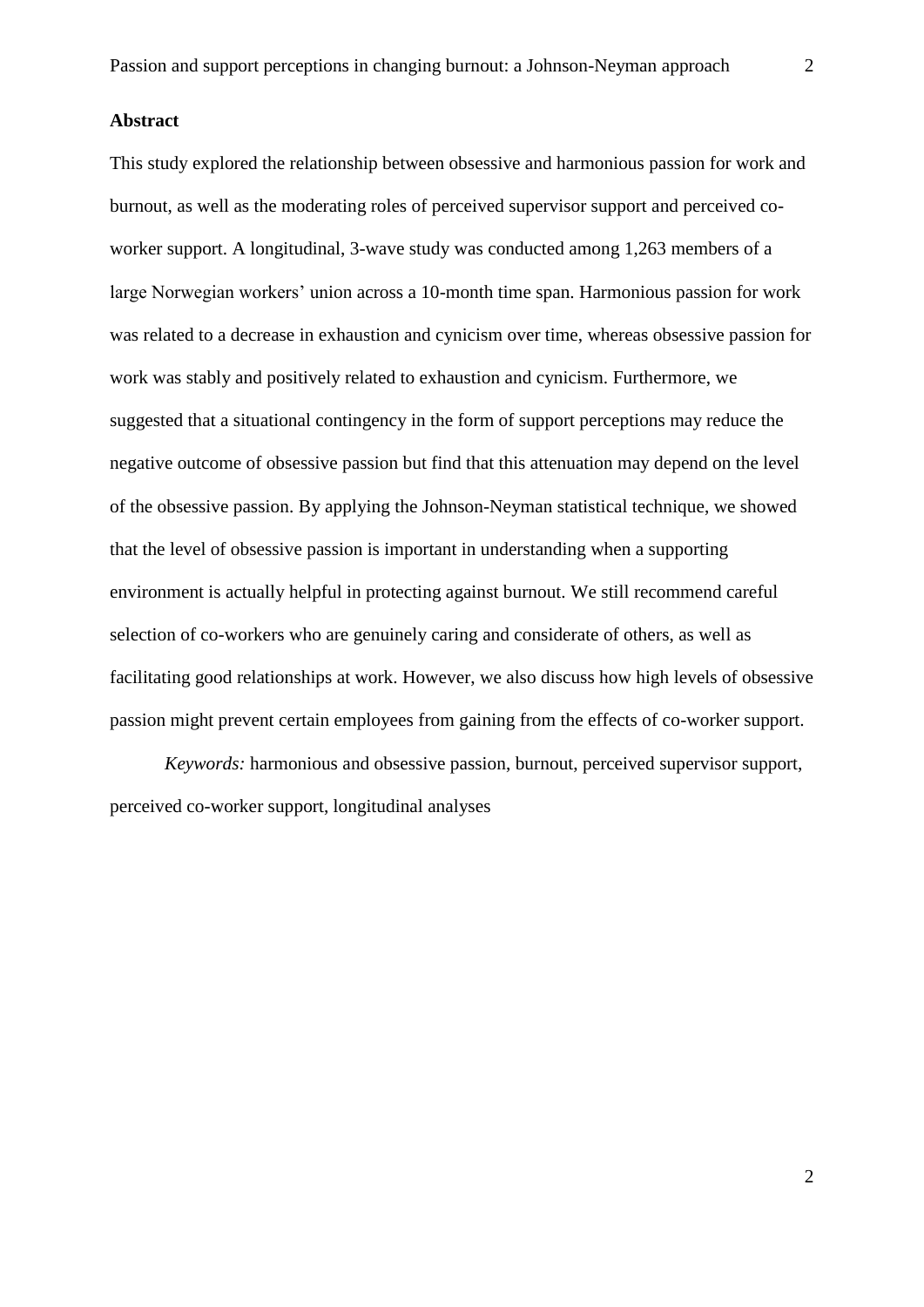# **The role of passion and support perceptions in changing burnout: a Johnson-Neyman approach**

Burnout is a type of strain emanating from prolonged exposure to chronic, job-related stressors (Maslach, Schaufeli, & Leiter, 2001). It was first characterized by emotional exhaustion, cynicism, and reduced professional efficacy, but recent research suggests that exhaustion and cynicism are the key indicators of burnout and that a decrease in professional efficacy could be considered an outcome of these symptoms (Boersma & Lindblom, 2009; Brauchli, Schaufeli, Jenny, Füllemann, & Bauer, 2013; Maslach, 1982).

Burnout has negative consequences for both employees and organizations, which include decreased job performance, higher turnover rates, and poor mental health (for an overview, see Halbesleben & Buckley, 2004; Leiter et al., 2013). Given its detrimental consequences, antecedents of burnout have received substantial research attention (cf. Alarcon, 2011; Swider & Zimmerman, 2010).

In the literature, there has usually been an underlying assumption that individuals who burn out were initially quite involved in their work and that the emotional or physical demands of modern work may gradually erode this involvement in the job and, in turn, lead to burnout (Cherniss, 1980; Maslach & Leiter, 1997). Recent approaches to work involvement has provided a more nuanced approach to this assumption (Birkeland & Buch, 2015; Houlfort, Philippe, Vallerand, & Ménard, 2014). For example, the passion for work model has shown promising results as a theoretical framework for capturing job involvement that is either deteriorating or progressive (e.g. Birkeland & Buch, 2015; Vallerand, Paquet, Philippe, & Charest, 2010).

Passion for work is defined as a strong inclination toward work that one loves and considers highly important, that is an important part of one's self-concept, and in which one invests significant amounts of time and energy (Forest et al., 2012). The passion model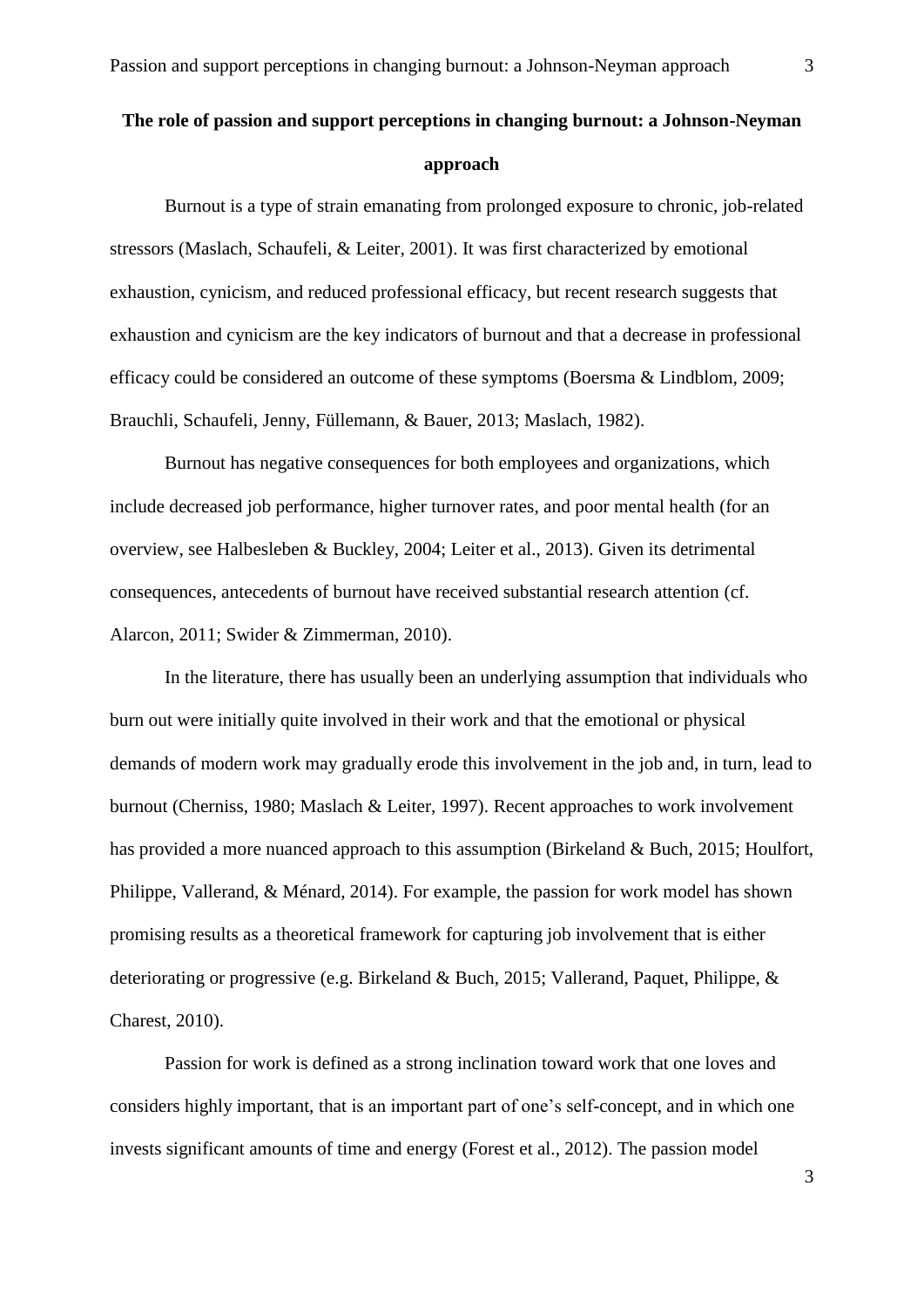suggests that a person can either be in charge of his or her involvement, referred to as harmonious passion (HP), or lose control of it, referred to as obsessive passion (OP, Vallerand et al., 2003). These two processes thus comprise the progressive and the deteriorating job involvement, respectively. Extant research has generally shown HP to be negatively related to burnout, while OP has generally been found to be positively related to burnout (e.g. Birkeland & Buch, 2015). Unfortunately, most of the studies that have investigated OP and HP for work are predominantly cross-sectional or prospective, including the research on passion for work and burnout (for an overview, see Curran, Hill, Appleton, Vallerand, & Standage, 2015). As burnout may change in response to both personality and attitudes (e.g. Alarcon, 2011; Makikangas, Kinnunen, Feldt, & Schaufeli, 2016), thorough knowledge of the source of such change is important, particularly if the source can either increase or decrease burnout symptoms over time. In this paper, we thus investigate whether passion for work relate to change in burnout levels. By doing so we intend to empirically contribute to the field of organizational psychology in general (e.g. Casper, Eby, Bordeaux, Lockwood, & Lambert, 2007), and the field of passion for work in particular (Ho, Wong, & Lee, 2011; Perrewé, Hochwarter, Ferris, McAllister, & Harris, 2014) by examining the stability of the relationship between passion and burnout.

Our second intended contribution is also to the passion for work literature. As numerous studies have found a positive link between OP and burnout, calls to consider ways in which to prevent the depletion of negative passion for work has been made (Perrewé et al., 2014). Unfortunately, organizations may lack the means or resources to conduct interventions that could change the level of OP and thus we investigate alternatives for dampening its consequences. The research on organizational support has proved a relevant avenue to look for buffers on burnout (Bakker, Demerouti, & Verbeke, 2004; Xanthopoulou et al., 2007), and in this study we argue that having supervisors and co-workers who care for and support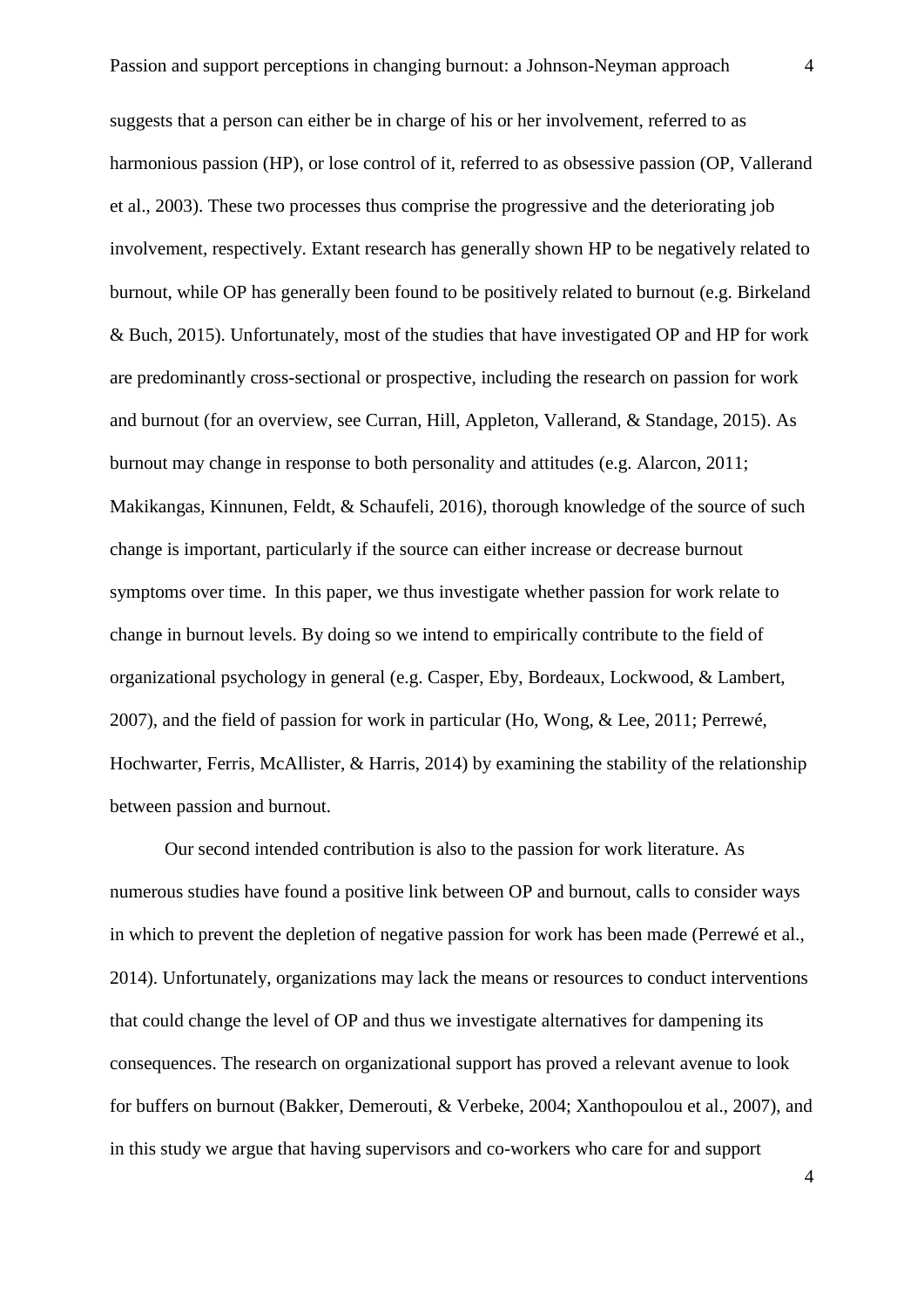individuals (Chiaburu & Harrison, 2008; Eisenberger, Huntington, Hutchison, & Sowa, 1986) might be particularly important. By building on the conservation of resources theory (Halbesleben, 2006; Hobfoll, 1989) we investigate the degrees to which perceived supervisor support and perceived co-worker support buffer the relationship between OP and burnout. We suggest that perceived supervisor support and perceived co-worker support may attenuate the OP–burnout relationship by meeting socioemotional needs and providing other resources to help individuals cope better with their OP.

## **Passion for Work and Burnout**

Based on self-determination theory (Gagne & Deci, 2005), the passion-for-work model postulates that employees become highly involved with their work following two separate processes. First, an autonomous or self-determined internalization of work into identity may occur when employees are involved in their work because it is fun or developmental (Vallerand & Houlfort, 2003). Referred to as harmonious passion for work (HP), this defines a willed, controllable job involvement where work is seen as important and yet not all-consuming (e.g. Ho & Pollack, 2014). HP has been associated with a range of beneficial outcomes, including in-role performance, well-being, flow, organizational commitment, pro-environmental behavior, and positive affect. It has also been found to relate negatively to role conflict and role overload as well as burnout (cf. Curran et al., 2015; Marsh et al., 2013).

In contrast, a controlled internalization of work into identity may occur when employees are involved in their work due to secondary gains, e.g., the admiration of co-workers or performance-based self-esteem (e.g. Mageau, Carpentier, & Vallerand, 2011). Referred to as obsessive passion for work (OP), this represents a disproportionate importance given to work and a strong drive to partake in work (e.g. Forest, Mageau, Sarrazin, & Morin, 2011). OP has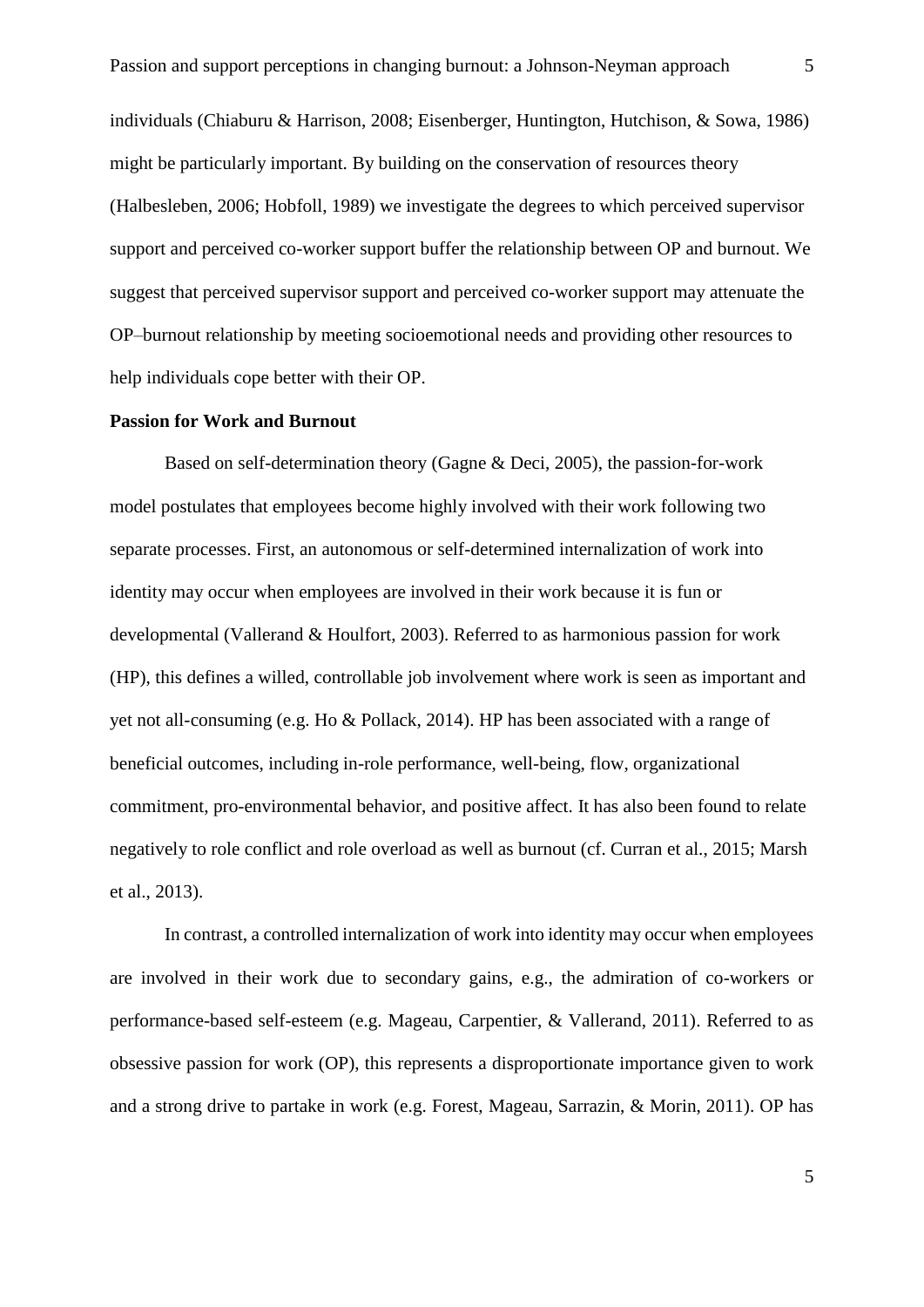been associated with a range of negative outcomes, such as burnout, rumination, role conflict, and work/family conflict (cf. Curran et al., 2015; Marsh et al., 2013).

These previous studies are predominantly cross-sectional, cross-lagged, or prospective, including the research on passion for work and burnout (cf. Lavigne, Forest, Fernet, & Crevier-Braud, 2014). To date, and to the best of our knowledge, only one study has explored the change or rate of change of passion for work in predicting outcomes (Birkeland & Nerstad, 2016). Birkeland and Nerstad (2016) found that HP related to a decrease in incivility instigations over time, while OP related positively and stably to incivility instigations across one year. If passion for work represents a factor that is associated with changes in burnout levels, it is important to uncover it. We thus apply a longitudinal design to our study to gain more insight into the relationship between passion and burnout over time.

The conservation of resources (COR) theory suggests that individuals have cognitive and environmental resources that protect them from stressors that lead to burnout (Halbesleben, 2006; Hobfoll, 1989). These resources are either intrinsically valued or valued because they can help achieve or protect other valued resources (Hobfoll, 1989). Resources are assumed to be multiplicative, which means that they can be progressively accumulated (gain spirals), or depleted (loss spirals; e.g. Buchwald & Hobfoll, 2004; Hobfoll, 2001). Such spirals do not need "triggers" to generate change, but feed off previous experiences (Hobfoll, 2001). Gain spirals describe a positive process of personal resilience and growth that should be associated with less burnout over time (e.g. Schaufeli, Bakker, & Van Rhenen, 2009). We hypothesize that HP represent an intrinsic framework that lead to a gain spiral of decreased burnout over time. Because HP is linked to accessible psychological structures that are open, authentic, and less defensive (Donahue, Rip, & Vallerand, 2009; Hodgins & Knee, 2002), it is associated with a flexible, self-determined relationship with work (Fernet, Lavigne, Vallerand, & Austin, 2014). This relationship should make employees more capable of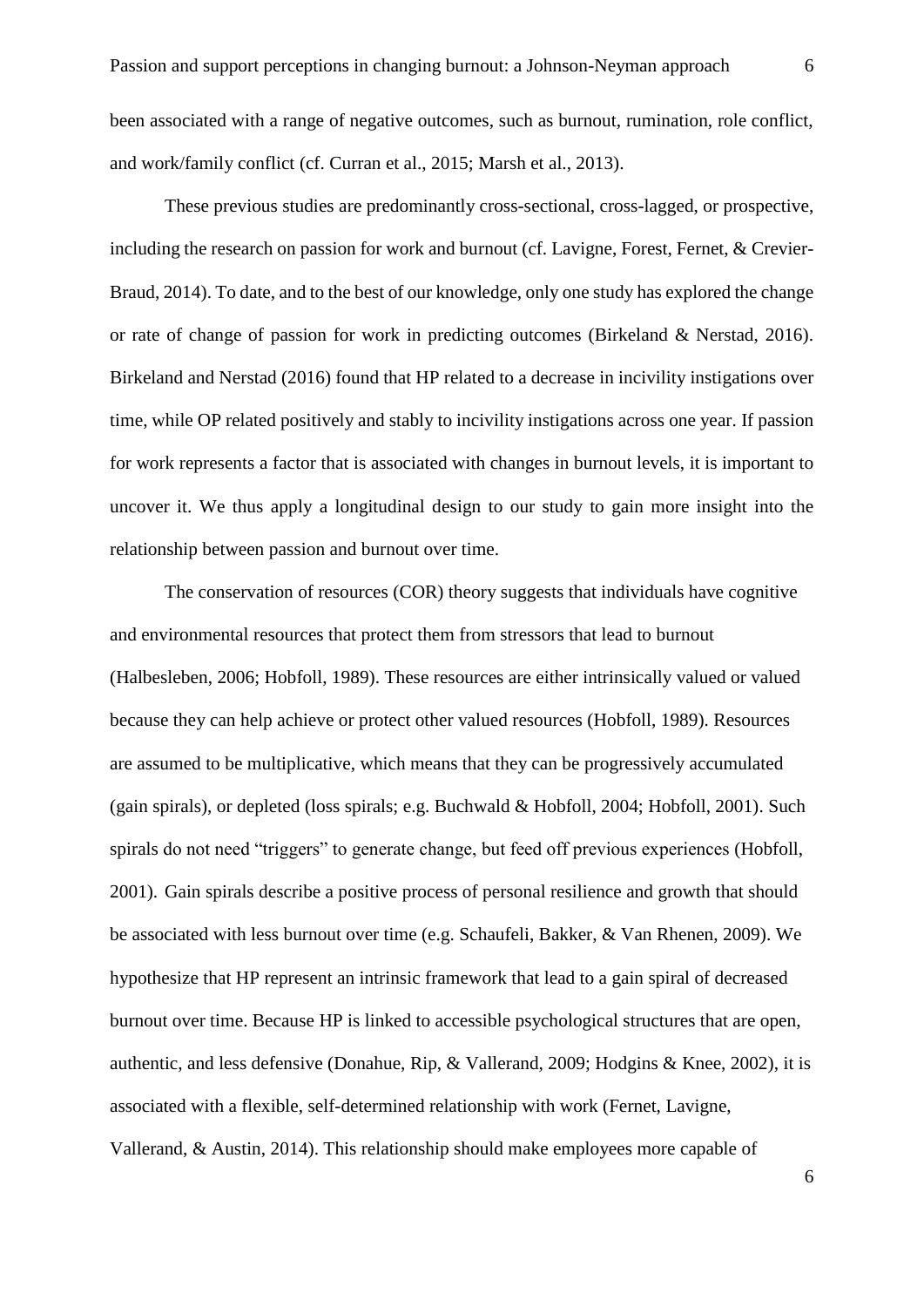acquiring the resources necessary to apply adaptive strategies in the face of challenges and hence become increasingly better at avoiding burnout symptoms over time. So when the going gets tough, the employees who have a high level of HP have more time (little rumination about work, less work overload, and less work–family conflict), a positive selfworth (independent of work performance), and the ability to engage in high-quality relationships, which, in turn, should reduce burnout symptoms over time (e.g. Jawahar, Stone, & Kisamore, 2007). We thus hypothesized the following:

*Hypothesis 1: Harmonious passion is related to a decrease in (a) exhaustion and (b) cynicism over time.*

In COR theory, loss spirals reflect the stress process, which is associated with a progressive impairment of or lack of access to, resources, as well as increases in burnout over time (e.g. Weigl et al., 2010). We hypothesize that OP represent an intrinsic framework that lead to a loss spiral of increased burnout over time. OP seems to be associated with deep psychological structures such as ego-invested self-concepts (Hodgins & Knee, 2002; Vallerand et al., 2003). The individual is thus often unaware of his or her deep-seated motives and so spends little time evaluating his or her feelings or their consequences. This leads to rigid perseverance because such individuals continue their behavior despite related negative emotions (Philippe, Vallerand, Houlfort, Lavigne, & Donahue, 2010). The constant involvement with and inability to detach from work, characteristics of OP, should be associated with exhaustion and cynicism over time. So when the going gets tough, the employees who have a high level of OP have less time (rumination about work, work overload, and work– family conflict), a self-worth that is dependent on work performance, as well as the physical strain of high workload (for an overview see Curran et al., 2015). In turn, the constant battle of trying to gain these resources could lead to increased burnout over time. This proposition also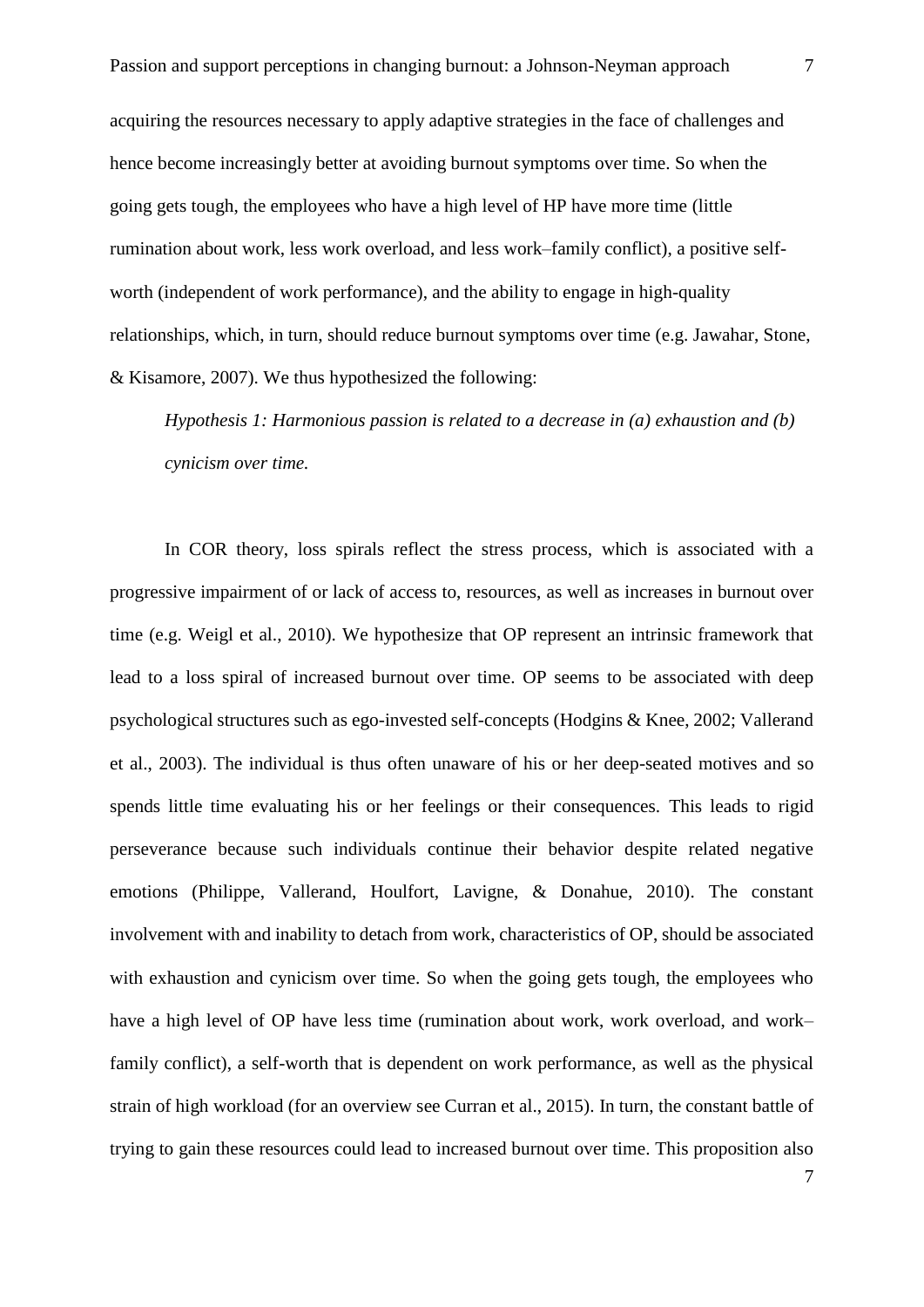aligns with the findings of previous studies of OP, exhaustion, and cynicism (e.g. Donahue et al., 2012; Vallerand et al., 2010). Accordingly, we hypothesized:

*Hypothesis 2: Obsessive passion is related to an increase in (a) exhaustion and (b) cynicism over time.*

# **The Moderating Roles of Perceived Co-worker Support and Perceived Supervisor Support**

According to COR theory, social support can both increase the individual's pool of available resources and replace or reinforce other resources that have been lacking (Halbesleben, 2006; Hobfoll, 1988). A meta-analysis by Ng and Sorensen (2008) showed that the strength of the association between the different types of support might differ even with the same antecedents and consequences. We therefore treat perceived supervisor support (PSS) and perceived co-worker support (PCS) as separate constructs.

Employees with higher levels of HP may appreciate support from both supervisors and co-workers, but because of their autonomous and balanced approach to work (Liu, Chen, & Yao, 2011); their well-being should not be contingent on perceptions of social support. They have enough resources of their own, such as self-efficacy and a strong sense of self-worth (Forest et al., 2012; Stenseng & Dalskau, 2010), and should thus be able to change their situation if they feel that their well-being is threatened.

For individuals with higher levels of OP, PSS and PCS may provide resources that help dampen the relationship with burnout. Firstly, PSS should moderate the relationship between OP for work and burnout. One study in particular revealed that PSS alleviated the impact of work demands on professional efficacy and burnout (Gibson, Grey, & Hastings, 2009). The relationship between OP and burnout might be weaker when employees perceive that their supervisors care about their well-being and facilitate work accordingly. For example, the supervisor may increase the individual's pool of available resources such as time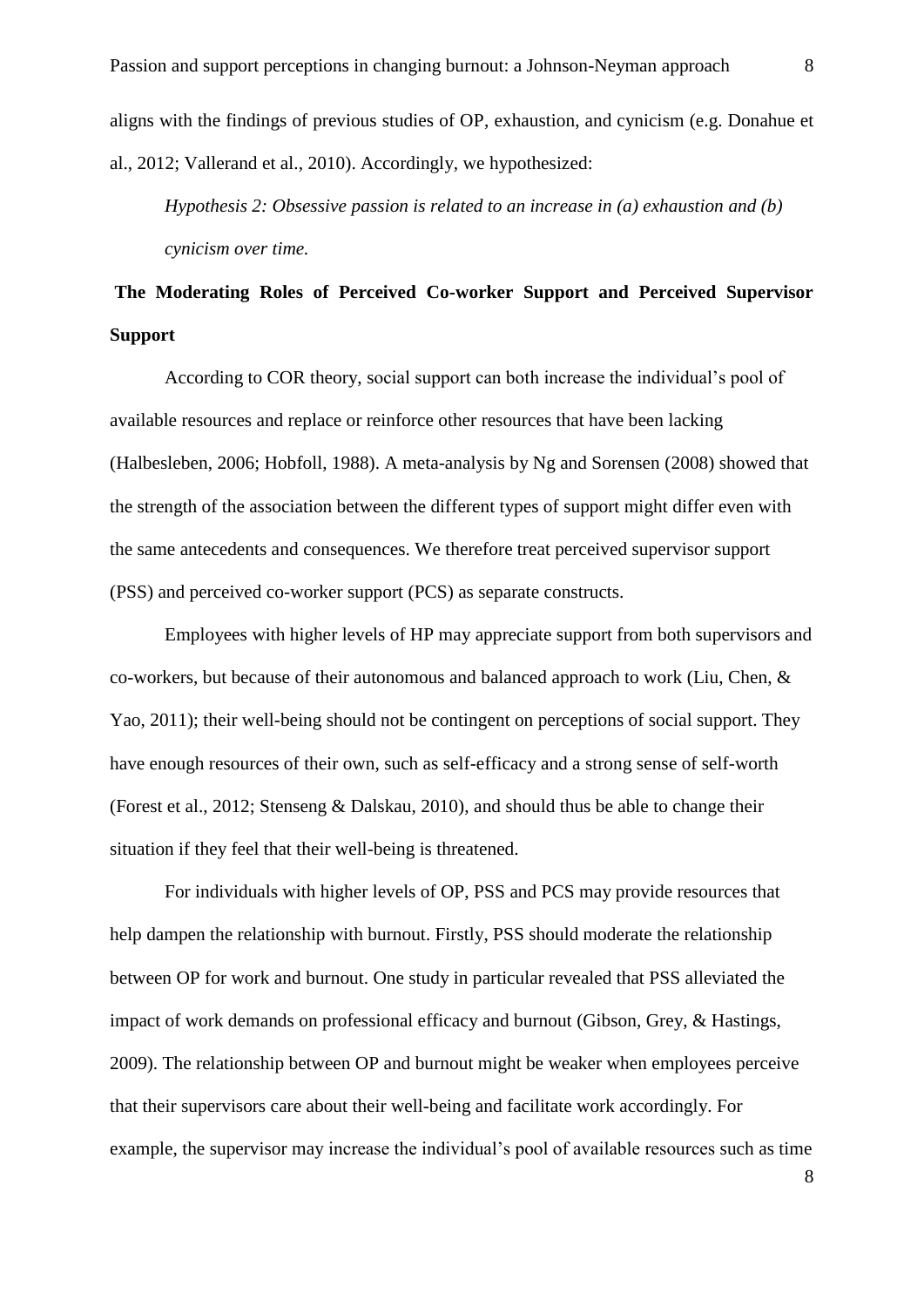(e.g. the supervisor alleviates the workload; Coyle-Shapiro & Shore, 2007). This should allow workers to reduce rigid work patterns and stop working when work feels exhausting or unpleasant, thus reducing the risk of burnout. Furthermore, this process might also invigorate accumulation of resources over time, making the employees increasingly resilient from the toll of their work relationship. Over time, having supervisors increasing employees' resources through their support might subsequently decrease employees' burnout symptoms. We thus hypothesized the following:

*Hypothesis 3: The relationships between obsessive passion and (a) exhaustion and (b) cynicism are moderated by perceived supervisor support; the higher the perceived supervisor support, the stronger the attenuation in the relationship between obsessive passion and burnout symptoms over time.* 

As far as the moderating role of PCS goes, research findings are limited. One study found that of three sources of social support (supervisor, coworkers, and friends), a teacher's co-workers were the most important buffers of emotional exhaustion (Greenglass, Fiksenbaum, & Burke, 1996). Other studies have found that PCS acts as a buffer between stress and its relationship with deviant behavior and well-being (Sloan, 2012). Another study suggested that high-quality relationships with co-workers buffered the association between low selfdetermined work motivation and burnout (Fernet, Gagné, & Austin, 2010). As individuals with higher levels of OP are mainly motivated by extrinsic gains, they also exhibit low selfdetermined motivation and performance-based self-esteem (Lafrenière, Vallerand, & Sedikides, 2013; Vallerand et al., 2006). In such a situation, co-workers may increase the individual's pool of available resources such as self-worth (e.g. the co-worker makes the individual feel appreciated and valued, Sherif & Sherif, 1964). This might help the person higher in OP to relax and detach from work, which subsequently may prevent the employee from becoming exhausted and cynical about colleagues (Sonnentag, Binnewies, & Mojza, 2010). Similar to the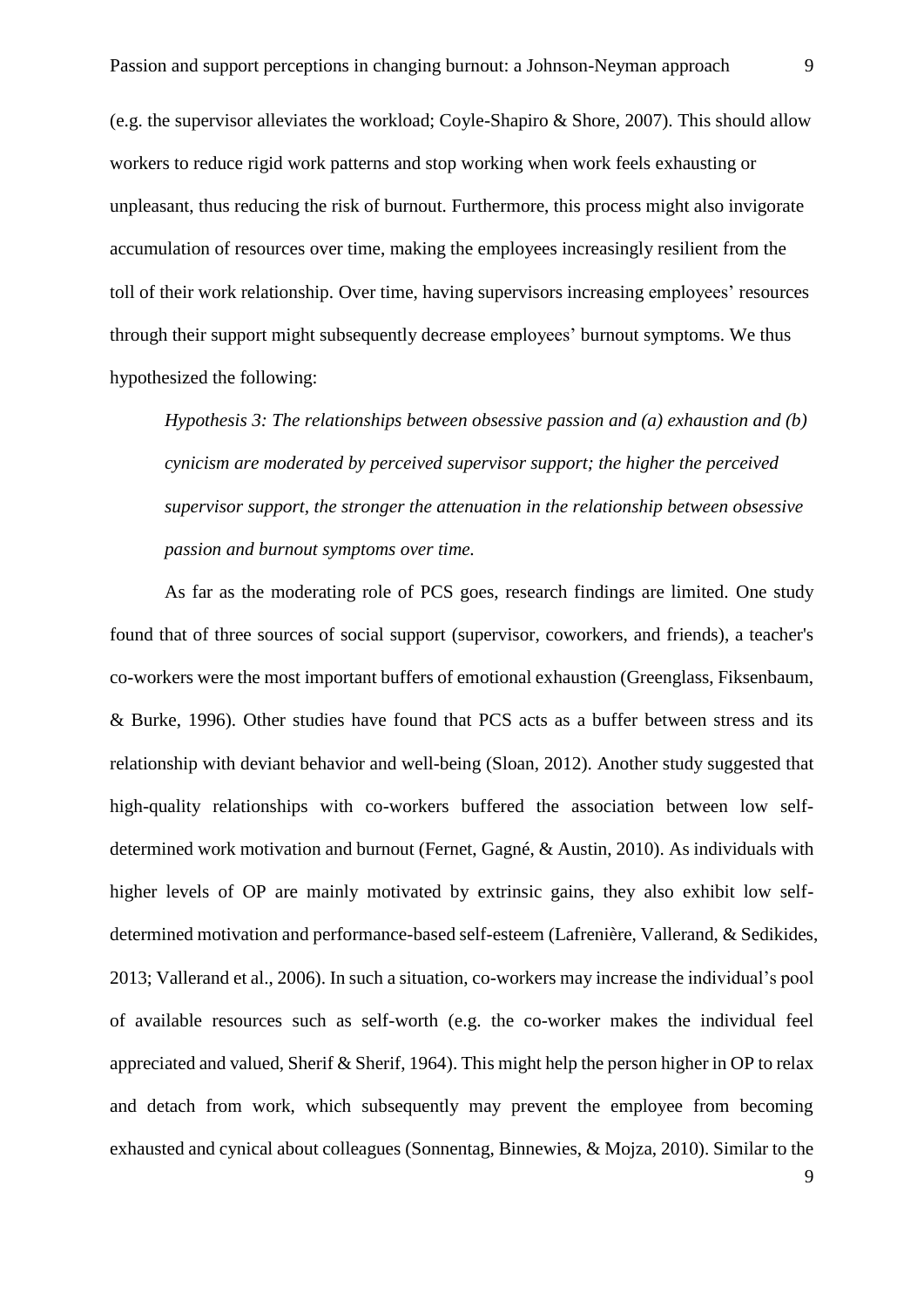role of PSS, the response to the experience of PCS might also change over time. Over time, employees with higher levels of OP who also experience strong support from their colleagues might get the help they need to gain more resources and thus become increasingly resilient to the toll of their work relationship. We thus hypothesized the following:

*Hypothesis 4: The relationships between obsessive passion and (a) exhaustion and (b) cynicism are moderated by perceived co-worker support; the higher the perceived coworker support, the stronger the attenuation in the relationship between obsessive passion and burnout symptoms over time.* 

#### **Method**

## **Participants and Procedure**

The participants were 1,263 members of a Norwegian workers' union from the technical sector. They were employed in both the private sector (69%) and the public sector (31%). The group consisted of 37% women and 63% men. (Please see Table 1 for additional demographic information.) We collected data in three waves throughout 2011. The study was designed with equal time lags between the waves, as we had no prior expectations about rate of change (Singer & Willett, 2003). The Norwegian Centre for Research Data (NSD) evaluated and approved the study designs, samples, procedures, and questionnaires. A random sample of members from a large Norwegian workers' union was invited to participate (19,649 members). They received an e-mail with an electronic link to the survey, where it was also explained that by participating one also agreed to be invited to a second wave of the same survey. The e-mail further stressed that participation was voluntary and that personal information would be depersonalized following the study's completion. The response rate at Time 1 was 15%. Respondents who also responded to the second survey were invited to participate in the third survey; this resulted in complete three-wave data from 1,263 employees, with a response rate from Time 1 to Time 3 of 40%. Due to the low response rate, we testged for nonresponse bias by comparing early and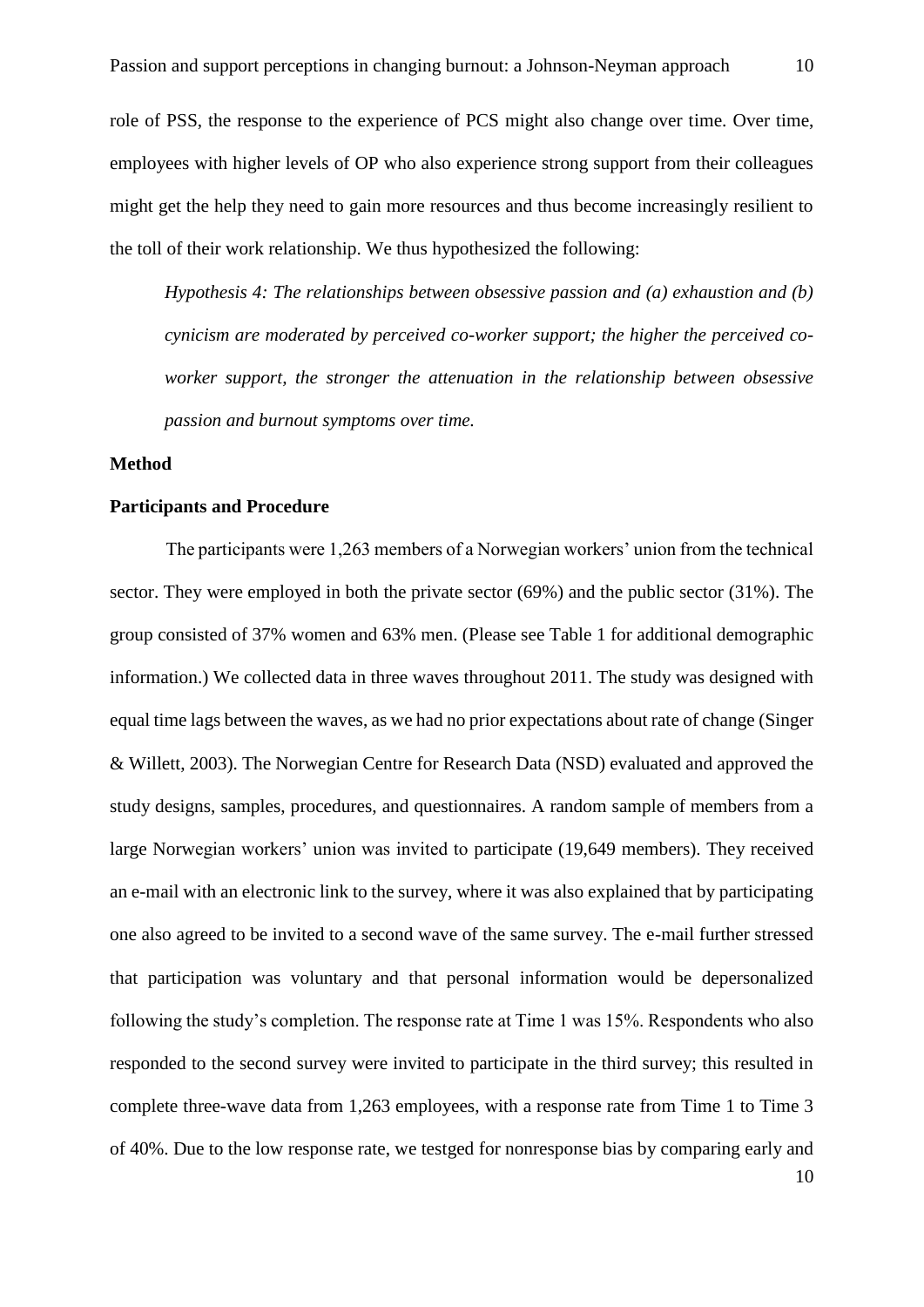late respondents, as Armstrong and Overton (1977) suggested. In line with Buch, Kuvaas, and Dysvik (2010), an independent-samples *t* test was conducted to compare the scores of respondents who answered the first wave immediately with respondents who answered after one or two reminders. There were no significant differences in the scores from these two groups' responses. In order to test for nonresponse bias by attrition, we also conducted an independent-samples *t* test comparing the scores from respondents who only responded to Time 1 with scores from respondents who also responded to Time 2 and Time 3. There were no significant differences in the scores between the groups. Finally, to investigate whether our final sample was representative of the union members, we compared our sample's demographic variables to the member demographics. In our sample, 70% were from the private sector, as opposed to 54% of the overall members. Further, women represented 37% of our sample, whereas they represented 27% of the union.

#### **Measures**

All items were translated to Norwegian and then back-translated by a professional translator (Cascio, 2012). All items except burnout items were scored on a 7-point Likert scale ranging from 1 (*strongly disagree*) to 7 (*strongly agree*). Burnout items were scored on a 7-point Likert scale ranging from 1 (*never*) to 7 (*every day*).

Passion for work was assessed with the Passion Scale (Vallerand et al., 2003), which included 12 items, half of which measured HP and the other half OP. HP was measured with items such as "My work is well integrated in my life," and OP was measured with items such as "My work is the only thing that really turns me on." Previous studies using Passion Scale has shown relatively strong discriminant and predictive validity, as well as reliability (Chronbach's alpha for study two was  $HP = .83$ ,  $OP = .82$ ; Birkeland & Buch, 2015).

PSS was assessed with four questions from the Perceived Organizational Support Questionnaire (Chronbach's alpha for study one was .90; Rhoades, Eisenberger, & Armeli,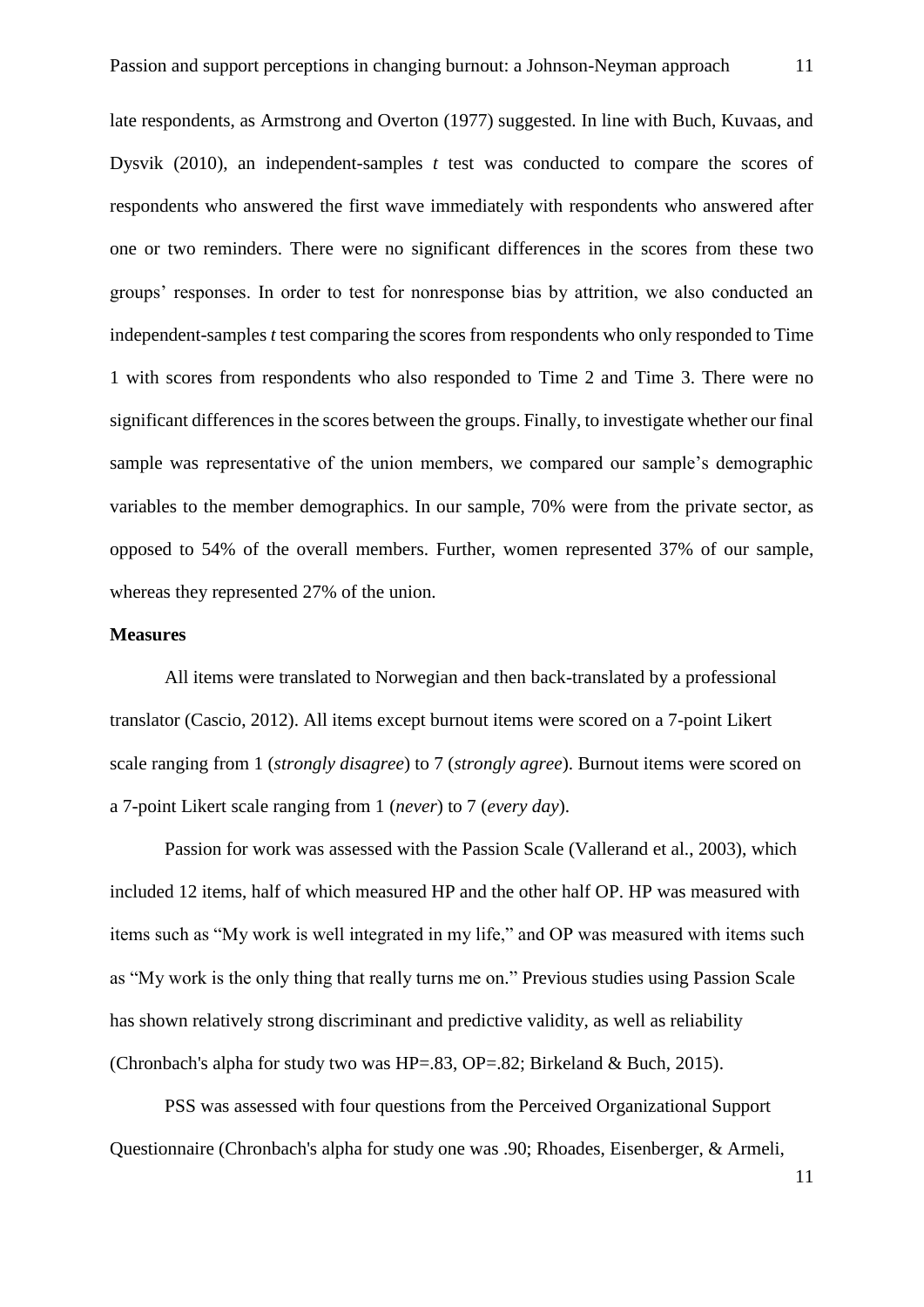2001), represented by items such as "My supervisor really cares about my well-being," while PCS was assessed with four questions from Ladd and Henry (2000; Chronbach's alpha was.94), represented by items such as "My co-workers strongly consider my goals and values." Both scales have fared well when tested for validity (see for example Ng & Sorensen, 2008).

Exhaustion and cynicism were assessed with the appropriate items from the Maslach Burnout Inventory – General Survey (MBI, Maslach, Jackson, & Leiter, 1996). Item examples include "I feel used up at the end of the work day" (exhaustion; Cronbach's alpha .90) and "I just want to do my job and not be bothered" (cynicism; Cronbach's alpha .79). The MBI has been subjected to substantial amounts of research and has proven quite rigorous (not counting the dimension personal accomplishment). For a validation of the Norwegian version, please see Richardsen and Martinussen (2004).

Since there are some gender differences in the experience of burnout symptoms, we controlled for gender in our analysis (Purvanova & Muros, 2010). Additionally, because certain studies show higher tendencies for burnout among younger employees, we controlled for age and tenure (Antoniou, Polychroni, & Vlachakis, 2006). Burnout is also related to high workload, so we controlled for how much time the participants spent at work (Ilies, Dimotakis, & De Pater, 2010).

# **Analyses**

An initial maximum likelihood exploratory factor analysis (EFA) with Promax rotation was conducted to determine item retention (Farrell, 2010). All the study variables (except control variables) were included in this EFA. This approach was applied because the constructs are assumed to be theoretically distinct from each other as well as based on a random selection of the population (Ford, MacCallum, & Tait, 1986; Harman, 1976).

-------------------------------------------------------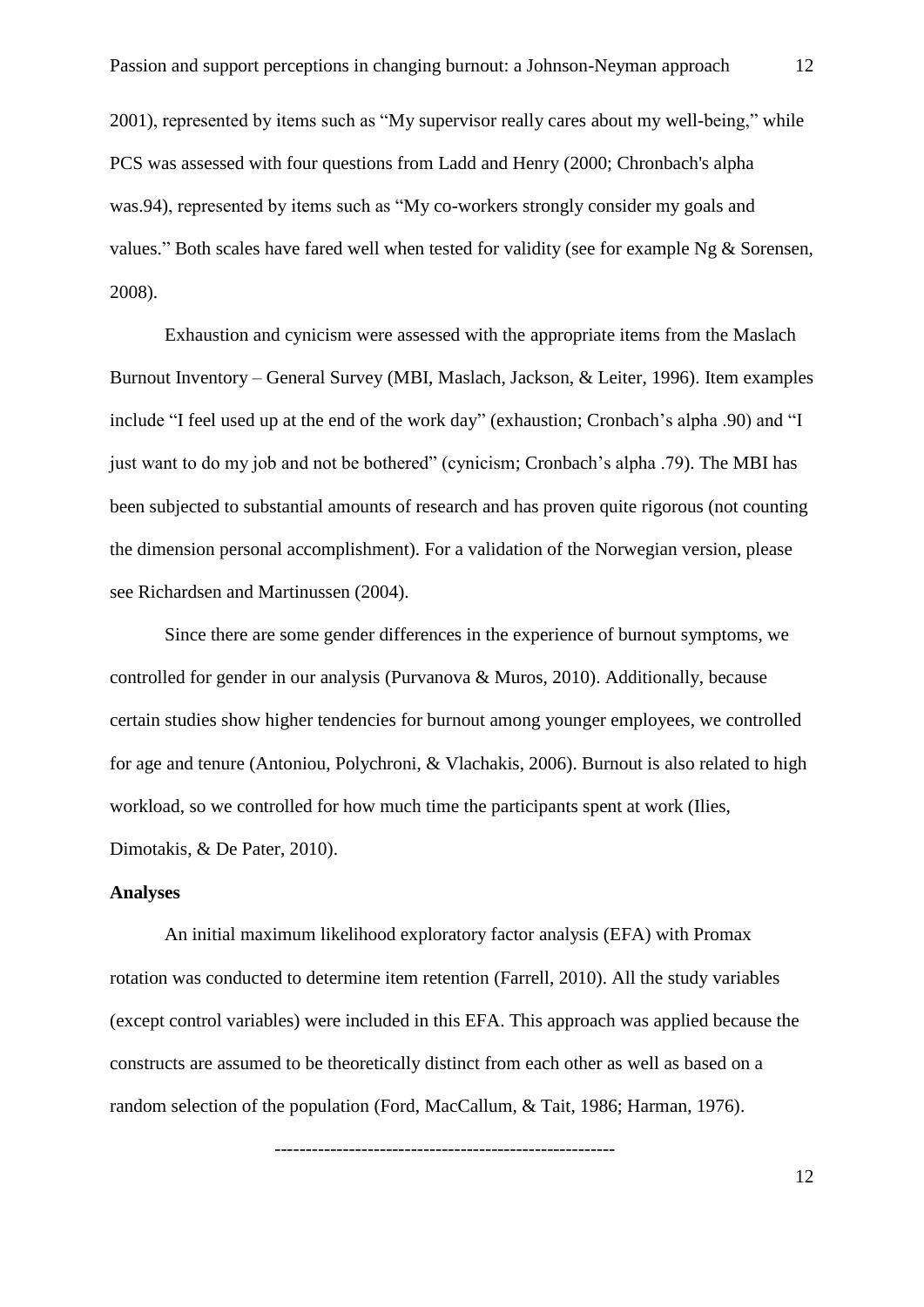-------------------------------------------------------

In order to test the hypotheses, we applied multilevel analysis using SPSS 20 (Hox, 2010; Singer & Willett, 2003). A simplified version of the tested model can be found in Fig. 1. Multilevel analysis was chosen to account for the non-independence of the data and because it provided information on both within- and between-individual variation over time. This procedure was performed with a stacked format of the data, where time was coded so that 0, 1, and 2 represented Times 1, 2 and 3, respectively. As the dependent variables were not normally distributed, we applied a logistical transformation and performed the following analyses on the transformed dependent variables (Hox, 2010). Multilevel analysis allows for the estimation of direct relationships between OP for work and burnout symptoms as well as a trajectory of individual and between-individual change. This means that we simultaneously tested two subsidiary models for exhaustion and cynicism, respectively: a Level 1 submodel that describes how each person changes over time and a Level 2 submodel that describes how these changes differ across people (Singer & Willett, 2003). Within each of these two levels, the intercept and slope describe the mean growth. Further, between-individual differences (or level 2 differences) in the parameters that described the growth curve were modeled as random effects for the intercept and slope of the time variable. We estimated both within- and between-individual change in burnout symptoms. To assess improvement of model fit and thus explained variance, when adding hypothesized variables, we performed a deviance difference test using Aikaike's Information Criteria (AIC; Hox, 2010). As with all absolute-fit indices, AIC is susceptible to sample size, and it is advisable to include more information to assess model fit (la Du & Tanaka, 1989). We thus included Pseudo  $R^2$  statistics to evaluate the effectiveness of the added variables to explain the between-individual variance (Kwok et al., 2008; Singer & Willett, 2003).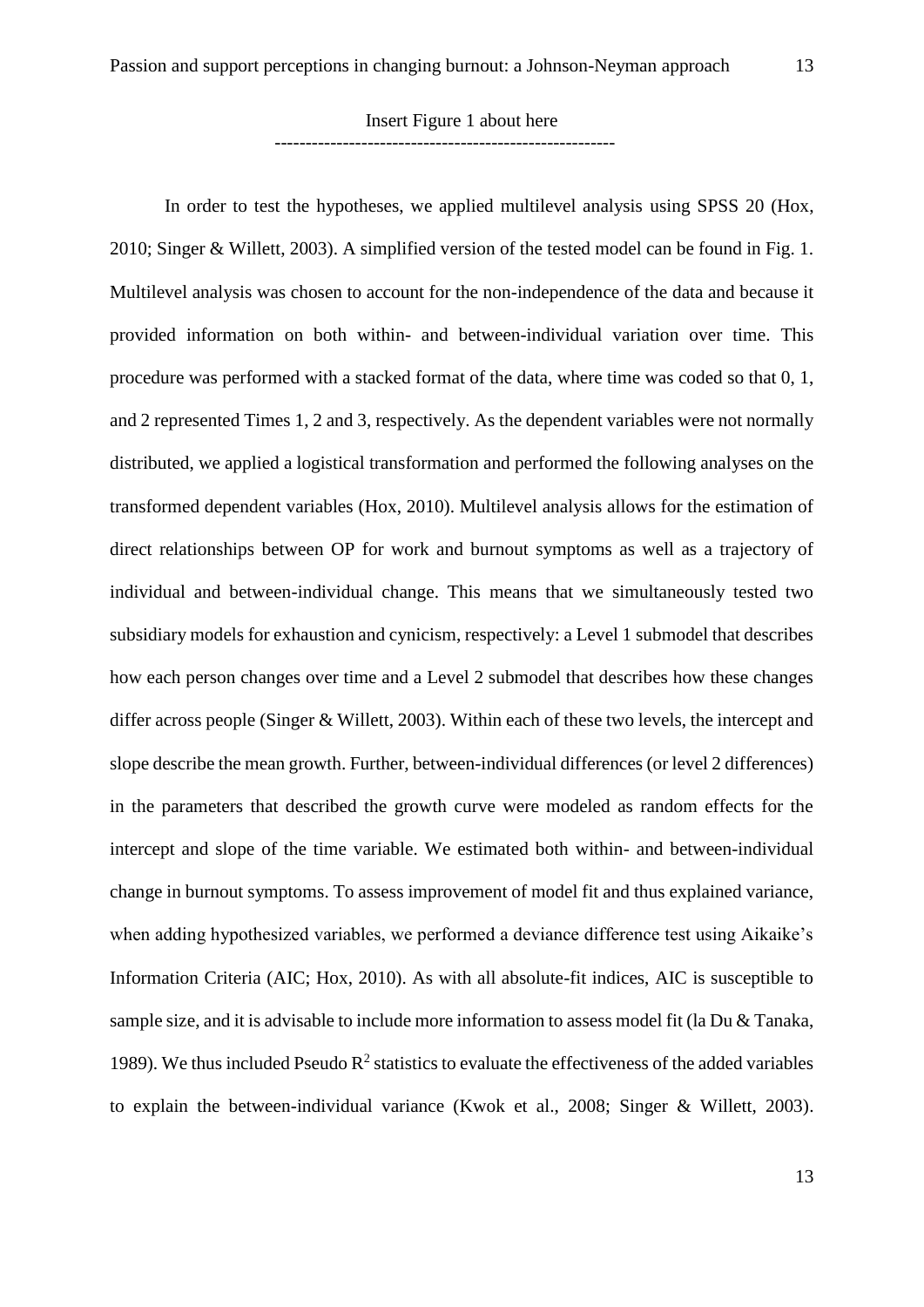Specifically, the Pseudo  $\mathbb{R}^2$  considers the proportion of level 2 (between-level) variance accounted for beyond the null model by all the independent variables included in the model.

The intraclass correlation coefficient (ICC) was moderately to relatively high (cynicism  $r = .66$ , exhaustion  $r = .75$ ), suggesting that the biggest amount of variance is between respondents and not within (Twisk, 2010). We therefore concentrated on the betweenindividual changes in burnout symptoms and the role of passion in relation to this change.

In these models, the Level 1 intercept coefficient represent baseline values of exhaustion and cynicism, respectively, and the Level 1 slope represents an estimate of linear change over time (i.e., decrease in either exhaustion or cynicism). All other study variables, including control variables, represent Level 2 variables in the models.

#### **Results**

The EFA showed that all items except Item 9 of the Passion Scale loaded on their designated factor with no cross-loadings. Item 9 loaded on a separate factor but had no crossloadings with other factors. We then inspected the scale by comparing its reliability with and without Item 9. There was no change in overall reliability, and we therefore included the item in subsequent analyses in order to capture the full range of the operationalized construct.

Table 1 shows the means, standard deviation, reliabilities, and correlations of all study variables. The reliability was consistent and relatively high with all study variables at all three time points (ranging from .80 to .93).

Insert Table 1 about here -------------------------------------------------------

-------------------------------------------------------

Insert Table 2 about here -------------------------------------------------------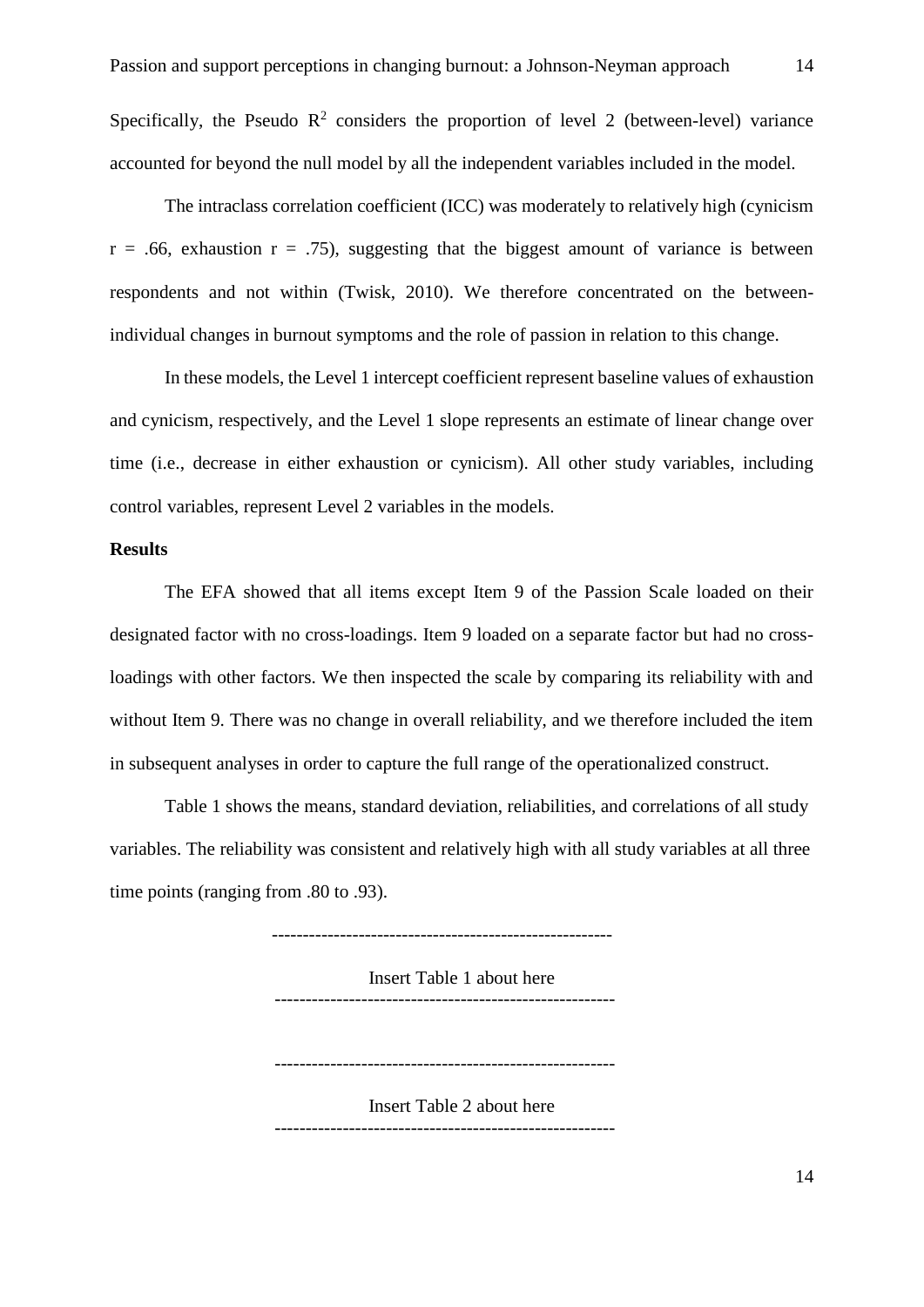# **Test of the Hypothesized Direct Relationships (H1 and H2)**

To account for hypothesized change in the relationships of HP and OP to burnout, we examined four hierarchically nested models as suggested by Hox (2010). Tables 2 and 3 depict the results of the analyses with exhaustion and cynicism, respectively. The intraclass correlation coefficient (ICC) was moderately to relatively high (exhaustion  $ICC = .74$  and cynicism ICC = .66), suggesting that 74% and 66% of the variance, respectively, reflected consistent response patterns for respondents over time (Twisk, 2010).

Level 1 represents within-individual estimation, and Level 2 represents betweenindividual estimation. Model 1 is the null model, with only the base level of the dependent variable estimated in Level 2. In Model 2, we added the intercept and slope (time) in Level 1. The slope represents the potential increase or decrease in the dependent variable. When we added time in Model 2, the significant fixed effects of the slope indicated between-individual increases in burnout symptoms (both cynicism and exhaustion). The significant random effects of the slopes indicated minor within-individual increases in burnout symptoms.

In Model 3, we added control variables, and Model 4 included the direct relationships of HP and OP with cynicism and exhaustion. This improved the model fit above the control variables, as the deviance (AIC) was significantly reduced.

Hypothesis 1 was supported, as HP was related to a minimal decrease in both exhaustion and cynicism over time. OP was positively related to exhaustion and cynicism but unrelated to changes in exhaustion and cynicism over time. Hypothesis 2 was therefore not supported.

#### **Test of the Hypothesized Moderating Relationships (H3 and H4)**

To test Hypotheses 3 and 4, we again examined four hierarchically nested models. We added the variable set of perceived support and the interaction terms to Model 5 and compared it to Models 1 through 4. Interaction terms often create multicollinearity problems because of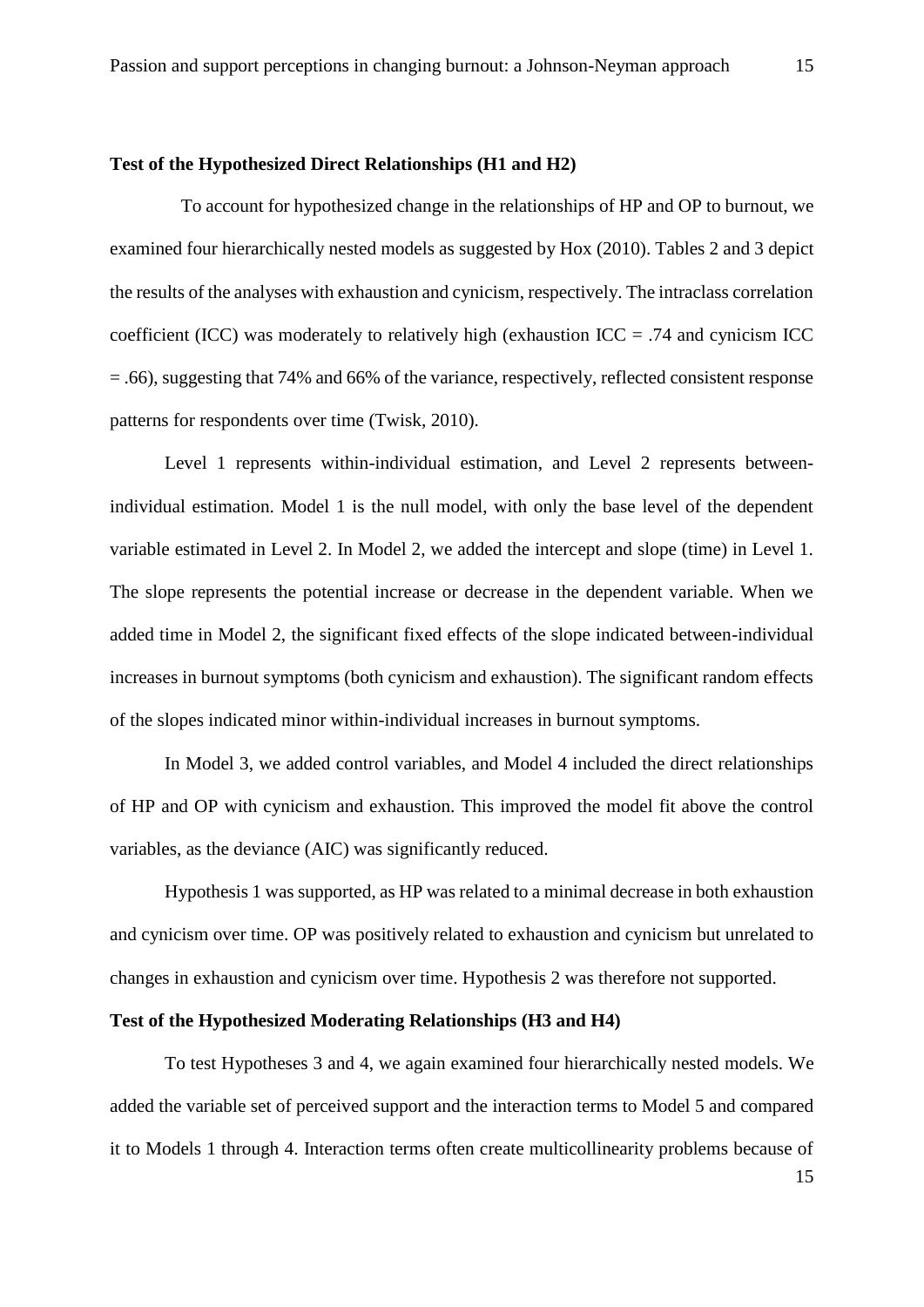their correlations with main effects. We thus computed the interaction terms by centering the variables before multiplying them with each other (Aiken & West, 1991). Adding the support variable set improved the model fit above the direct effects, and the deviance was significantly reduced.

Contrary to our expectations, PSS did not moderate the relationship with either exhaustion or cynicism. Therefore, Hypothesis 3 was not supported. With respect to PCS, it moderated the relationship between OP and cynicism but not the relationship between OP and exhaustion. This means that Hypothesis 4b was supported.

The interaction between OP and PCS on cynicism is depicted in Figure 2, which plots the conditional effect or "simple slope" of OP at various values of PCS by using the estimated coefficients from the model. The statistical model that tested Hypothesis 4b; the degree to which PCS attenuates the relationship between OP and burnout over time, is a three-way interaction model in which one of the variables are at the within-individual level (time) and the two other variables are at the between-individual level (OP and PCS). To our best knowledge, there is no known way of statistically probing the significance of the slope of such three-way interaction when the variables are at different levels (Dawson, 2012). Therefore, we tested and plotted the significant interaction using the two-way interaction (not including time). As can be seen, among employees with low levels of PCS, the relationship is nonsignificant, with all levels of OP associated with higher levels of cynicism. The relationship decreases as PCS increases; however, the buffering role of PCS is the most apparent (and significant) for employees with lower levels of OP than for employees with higher levels of OP. We formally probed this interaction by using the Johnson-Neyman technique (Bauer & Curran, 2005; Hayes & Matthes, 2009), which mathematically derives the "regions of significance" for the conditional effect of PCS, meaning the values within the range of the moderator in which the association between OP and cynicism is statistically different from zero. The "pick-a-point" approach suggested by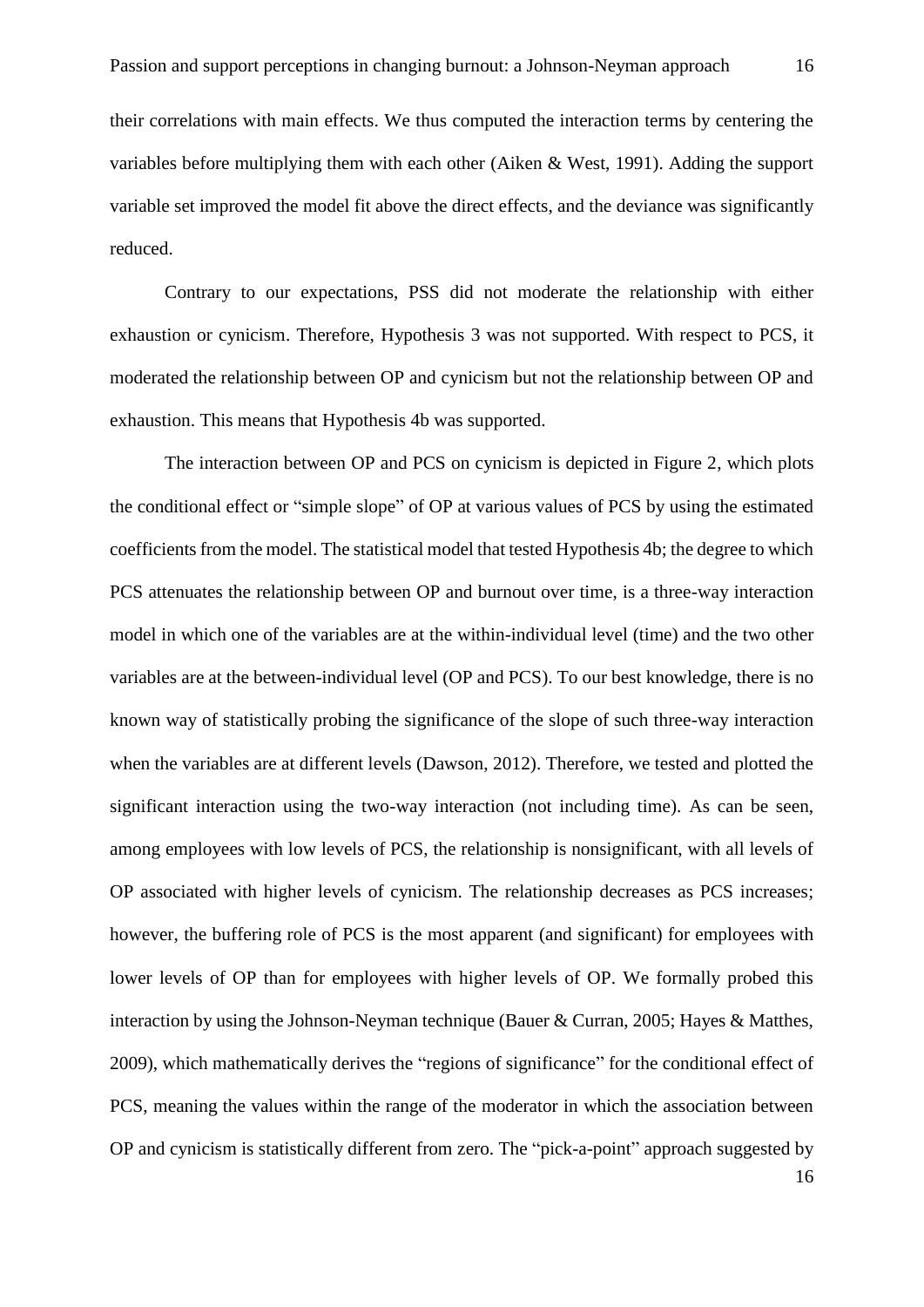Aiken and West (1991) is less precise in skewed datasets as it distributes differently around the mean. With these data, the skew of the distribution of PCS makes it difficult to justify the selection of values of PCS to define "low," "moderate," and "high." For instance, a "low" value of one standard deviation above the mean (or 4,456 here), which is typically used when probing interactions, is actually above the range of possible measurement as well as the observed data in this case. The mean of PCS (5.47) is only slightly below the maximum value observed (7).

When illustrating the numbers from the three-way interaction model in Figure 3, it seems, however, that the strength of the association between OP and cynicism is lower when PCS is high. Yet, it still seems far better to score low on OP than to rely on having caring coworkers.

> ------------------------------------------------------- Insert Figure 2 about here ------------------------------------------------------- Insert Figure 3 about here -------------------------------------------------------

## **Discussion**

The purpose of this study was to examine the stability of the relationship between passion and burnout over time, and whether support perceptions in the form of perceived supervisor support and perceived co-worker support moderates this relationship.

With respect to the stability of the relationships over time, our findings show that, in line with our hypothesis, increasing levels of HP are associated with decreasing levels of emotional exhaustion in employees and cynicism toward their work or co-workers over time. This is because employees with high HP are conscious about the choices they make, and become increasingly better at it as they gain more resources. In contrast, and not in line with our hypothesis, increasing levels of OP do relate to feeling exhausted and callous toward work and co-workers, but these feelings do not increase over time.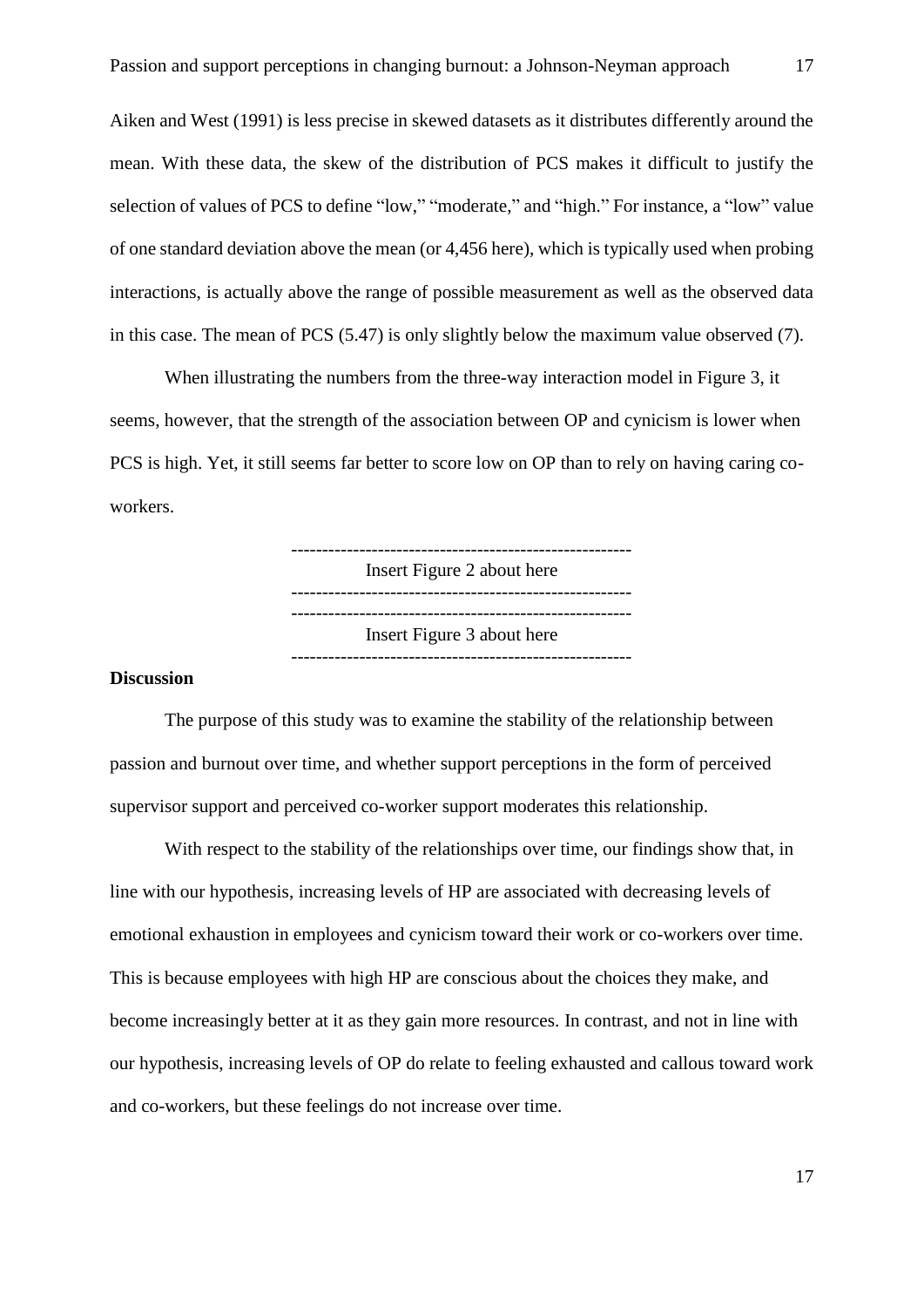This stability might reflect the fact that OP stems from relatively subconscious psychological structures in the individual, such as ego-invested self-concepts (Hodgins & Knee, 2002; Vallerand et al., 2003). An ego-invested self-concept reduces the individual to passive bystanders of their own emotional reactions. Similar responses have been indicated in previous studies as OP seems to undermine the individuals' ability to self-regulate (Bélanger, Lafrenière, Vallerand, & Kruglanski, 2013b; Lafrenière et al., 2011). Their relationship with work thus characterize a passive understanding of how they feel about the work itself and their colleagues. They may experience burnout symptoms regardless of the situation around them, and so little may change.

Second, and perhaps most interestingly, by applying the Johnson-Neyman technique, we show that the level of OP can be decisive in understanding how or when a supporting environment is actually helpful in protecting against burnout. In using the COR theory (e.g. Hobfoll, 1989), we contribute empirically to the literature on passion for work by suggesting a situational contingency that may reduce a negative outcome of OP (e.g. Forest et al., 2011), but we find that this attenuation may depend on the level of the OP. Specifically, our findings show that perceived co-worker support is only effective for employees with low to moderate levels of OP. If the level of OP is too high, the perceived co-worker support is not sufficient to protect employees from cynicism toward their work, clients, or colleagues. This is in line with the results from another longitudinal study on OP and incivility. Birkeland and Nerstad (2016) found that low levels of OP in combination with high levels of a mastery climate are associated with lower levels of incivility instigations, whereas high levels of OP in combination with high levels of a perceived mastery climate actually increase incivility instigations.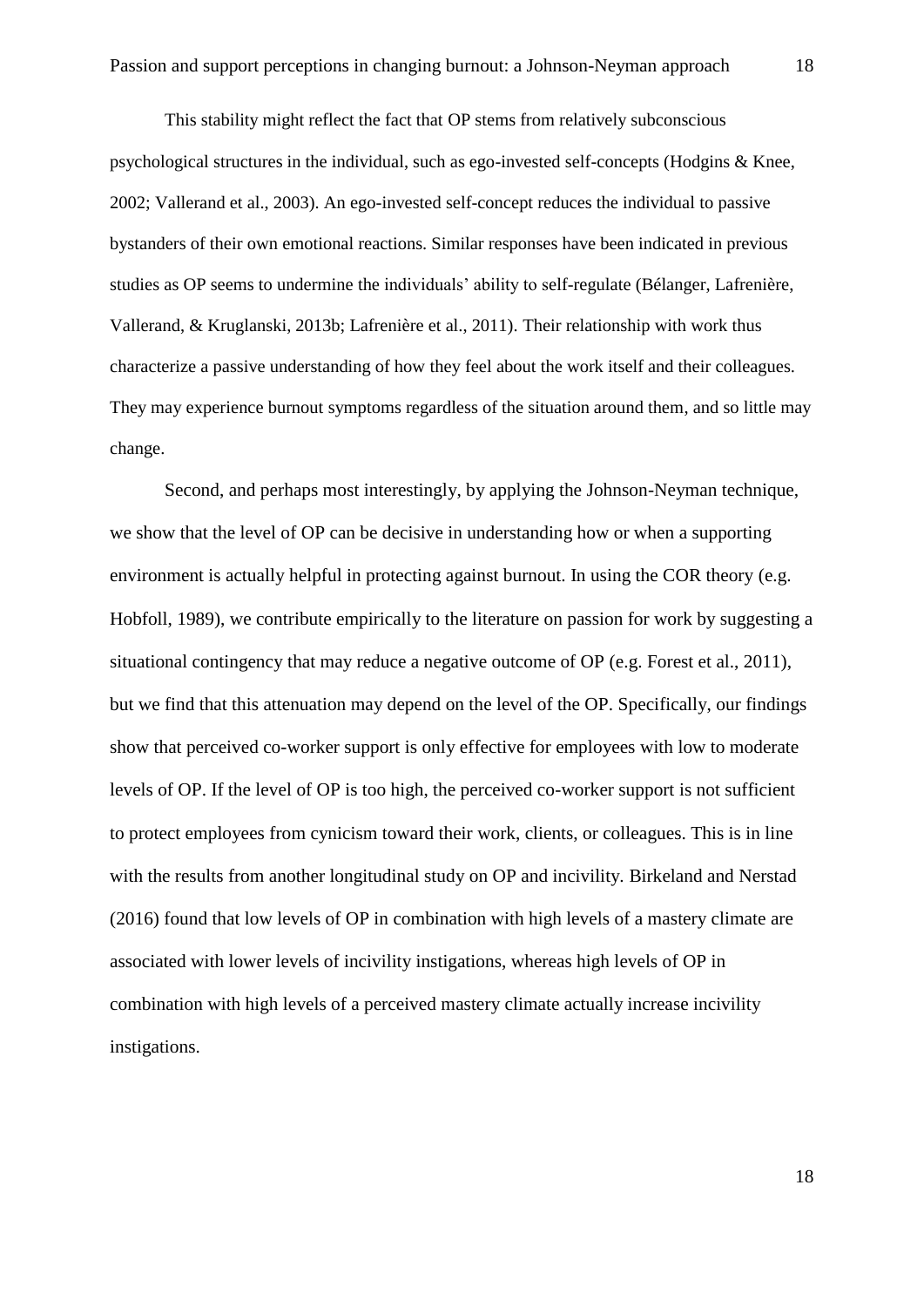#### **Limitations and Research Directions**

The contributions of this research should be viewed in light of its limitations. First, the data were collected from one large workers' union, making it difficult to control for differences in type of job and workplace. It might be that differences in organizations' HR systems and their applications lead to different perceptions of support among employees. On the other hand, having union data might also be considered a strength, as the employees thus represent a variety of jobs in both the private and the public sectors. Nonetheless, the role of HR systems and other potential moderators should be investigated.

A second weakness is that a longitudinal design does not allow for strong conclusions regarding causality. In passive observational designs, correlations between factors may be caused by variables that were not assessed (Finkel, 1995). Nevertheless, as Orth, Robins, and Meier suggested (2009, p. 318), ''longitudinal analyses are useful because they can indicate whether the data are consistent with a causal model of the relation between the variables.'' Experimental designs that manipulate the perceived support, for example, could be an interesting way to investigate causality more closely. Bélanger and colleagues (e.g. 2013) have made important progress in conducting experiments on passion for an activity, and perhaps this could also be applied to a work setting.

The exclusive reliance on self-reported questionnaire data is a third limitation that might cause concerns about possible mono-method bias (Podsakoff, MacKenzie, & Podsakoff, 2012). However, since our data were collected in three waves and over a period of 10 months, the possibility of percept-percept inflated measures is lowered and in line with expert advice (Podsakoff et al., 2012)

We also experienced a low overall response rate, which could possibly undermine the generalizability of the data and produce misleading conclusions (Rogelberg & Stanton, 2007). Nevertheless, various tests for nonresponse bias revealed a low possibility for this bias in our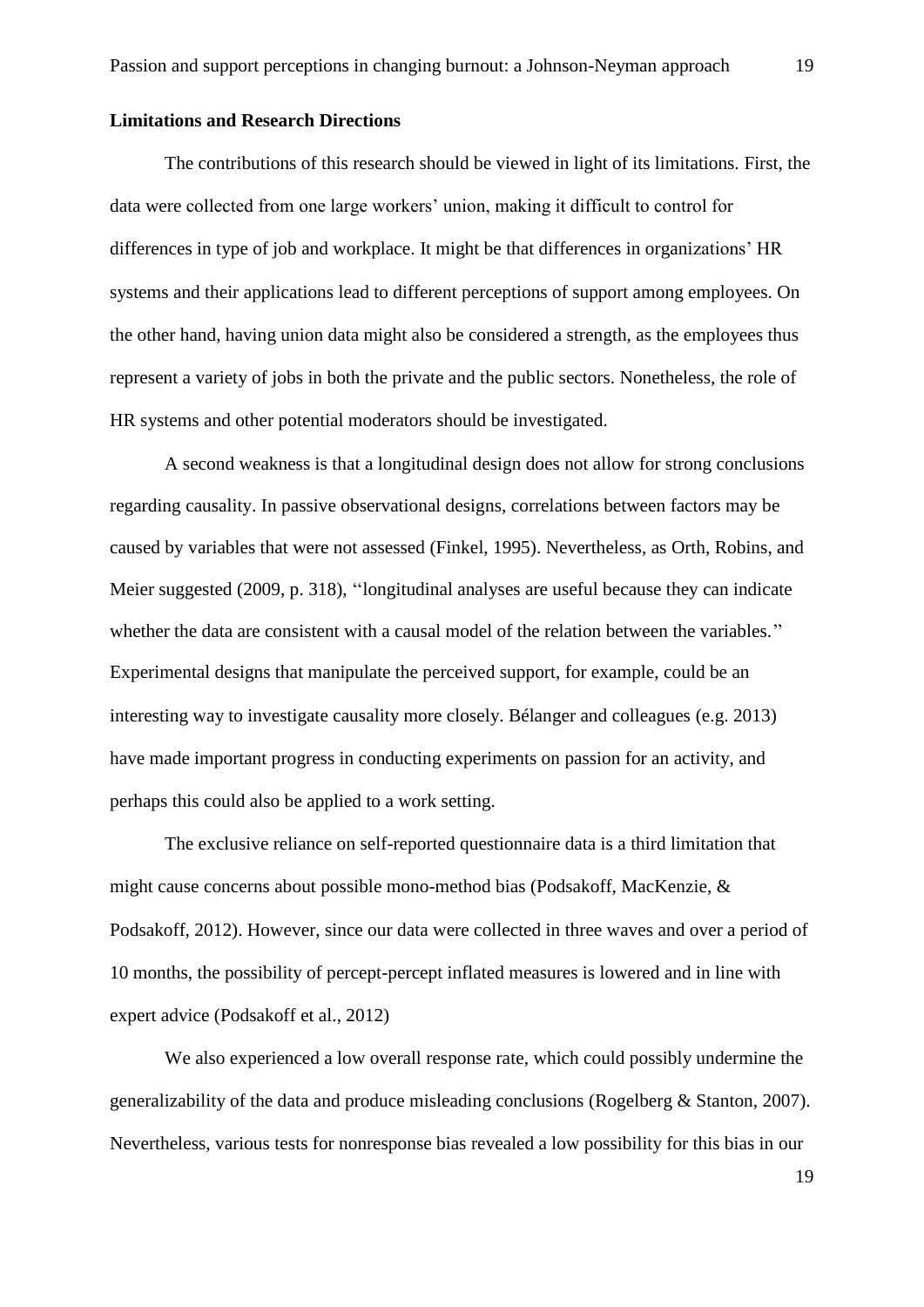data. Another potential response bias inherent in our data is the forced-choice option chosen when gathering the data (Winters, Bartlett, & Leve, 1965). As pointed out by one anonymous reviewer: "by forcing a response (in order to continue to subsequent questions), you may find that respondents will dissimulate/falsely respond to an item that, otherwise, they would have left blank (missing data)." Initial probing for outliers did not indicate major inconsistencies in the response patterns, but in the future, we will ensure that the respondents have the opportunity to skip questions that they do not see fit to answer.

Lastly, our final model suffered from lack of statistical power. The power of a moderated regression analysis is often low because the effect size of the interaction term is reduced by the main effects (Aiken & West, 1991). The statistical power can be further decreased with little variation in the outcome variable (Aguinis, 1995). Both the variability and frequency in the emotional exhaustion experienced by the employees were relatively low  $(M = 2.87, SD = 1.20)$ . As a result, the statistical power to detect a significant interaction was substantially lowered, and this may be reflected in the lack of significance in two of our hypotheses. However, if the results are theoretically or practically meaningful, it is still important to account for them (e.g. Aguinis, Beaty, Boik, & Pierce, 2005). Evans (1985) suggested that interaction effects are so difficult to detect that we should consider them to account for as little as 1% of the total variance. We therefore consider the achieved increase of 16% in explained variance in the final model important enough to discuss the practical implications of our results. Furthermore, we argue that given the potentially detrimental outcomes of burnout; if a slight increase in coworker support can buffer burnout symptoms for some employees, these results are meaningful.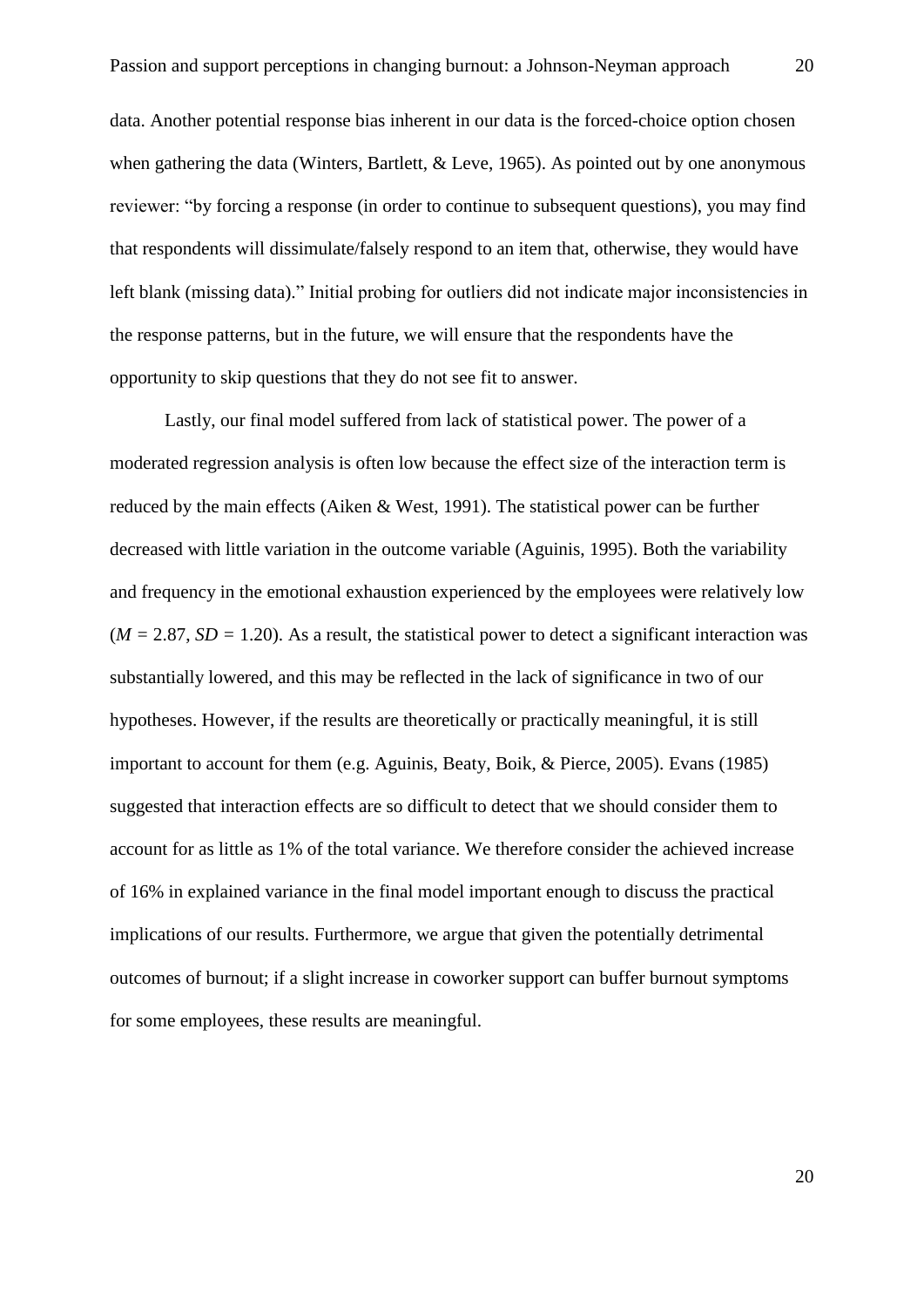# **Implications for Practice**

Because strong burnout seems to entail irreversible patterns of reduced cognitive performance with respect to effort and motivation, organizations need to look for ways to alleviate it (e.g. van Dam, Keijsers, Eling, & Becker, 2011).

Perhaps the most vital contribution of our study is its demonstration of how PCS affects the relationship between passion for work and burnout. On the positive side, it seems that high co-worker support might represent a condition in which employees with lower levels of OP experience less cynicism. However, this seems to work only up to a certain level of OP, after which not even co-worker support seems to have an effect. In such cases, organizations may find themselves in a situation where they need to learn more about how to provide necessary help to treat that obsessive behavior (Pallesen, Mitsem, Kvale, Johnsen, & Molde, 2005). A practical implication of this result is inevitably related to organizational selection and recruitment guidelines. Although unethical, one of the implications of the results of this paper could be that organizations should look for ways to circumvent individuals with strong OP from entering the organizations in the first place, as they may represent future costs in terms of burnout.

Regardless of this somewhat depressing turn of the paper, organizations might still benefit from paying attention to the importance of employees' perceptions of their coworkers, as many employees will still benefit from PCS. Research has shown that newcomers' PSS tends to decline after organizational entry (Jokisaari & Nurmi, 2009), and this might also be the case for PCS. It might thus be particularly important for organizations and co-workers alike to find ways to extend and maintain these perceptions of co-worker support.

With respect to increasing PCS, Zagenczyk, Scott, Gibney, Murrell, and Thatcher (2010) found that employees look to their co-workers for advice on how to maneuver in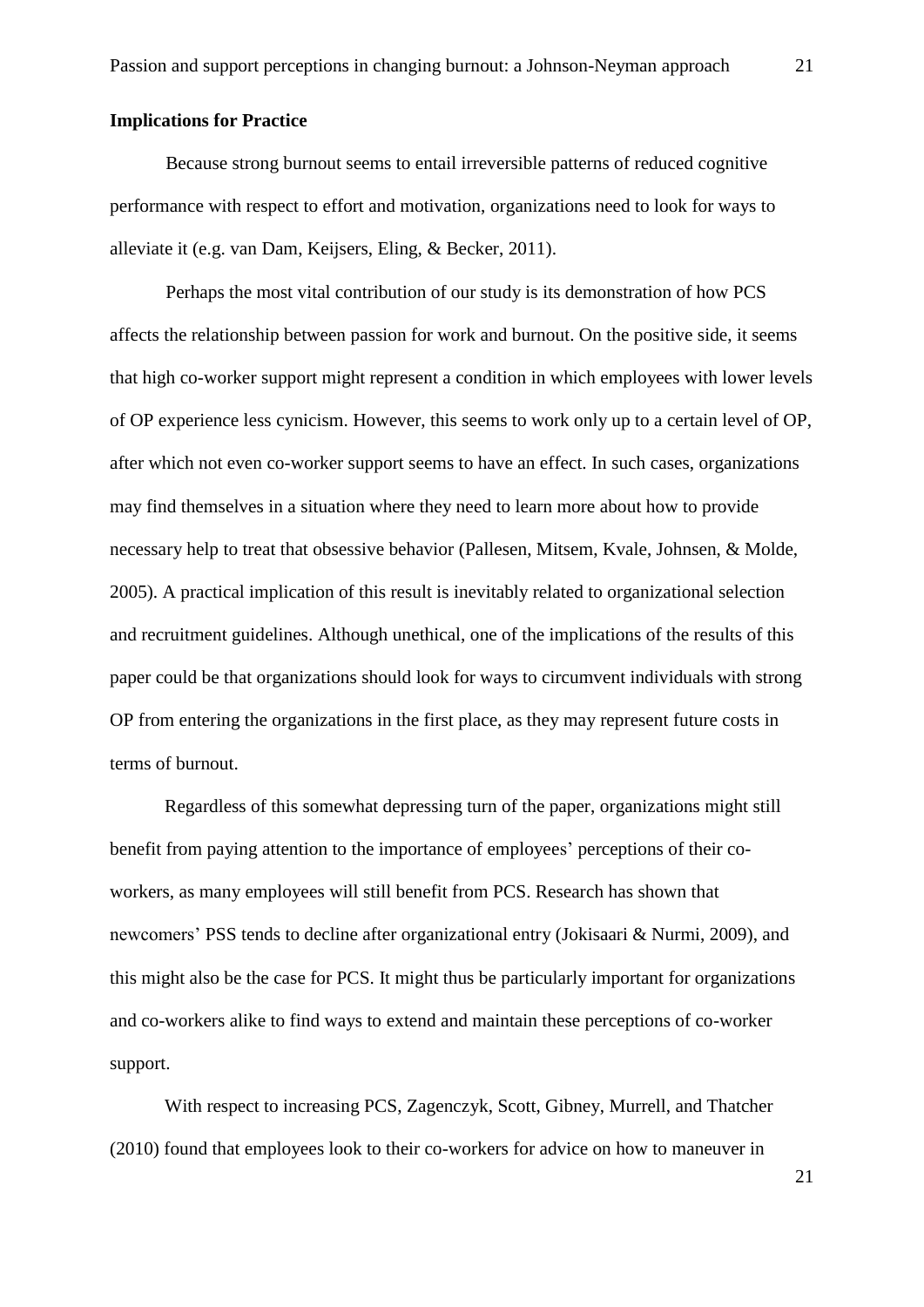complex organizations. According to the researchers, having strong advice relations should produce results that are similar to perceived organizational support. Organizations might benefit from looking for opportunities to enhance such advice relations, perhaps through mentoring and increasing possibilities of cooperation and interaction. Finally, organizational support theory suggests that the organization itself has the potential to create structures and climates that support and reward coworkers and expect them to provide support to each other (Eisenberger & Stinglhamber, 2011). Specifically, organizations or supervisors might look for ways to enhance the performance of organizational citizenship behaviors, particularly those directed toward other individuals, like displaying helping behaviors (Van Dyne & LePine, 1998).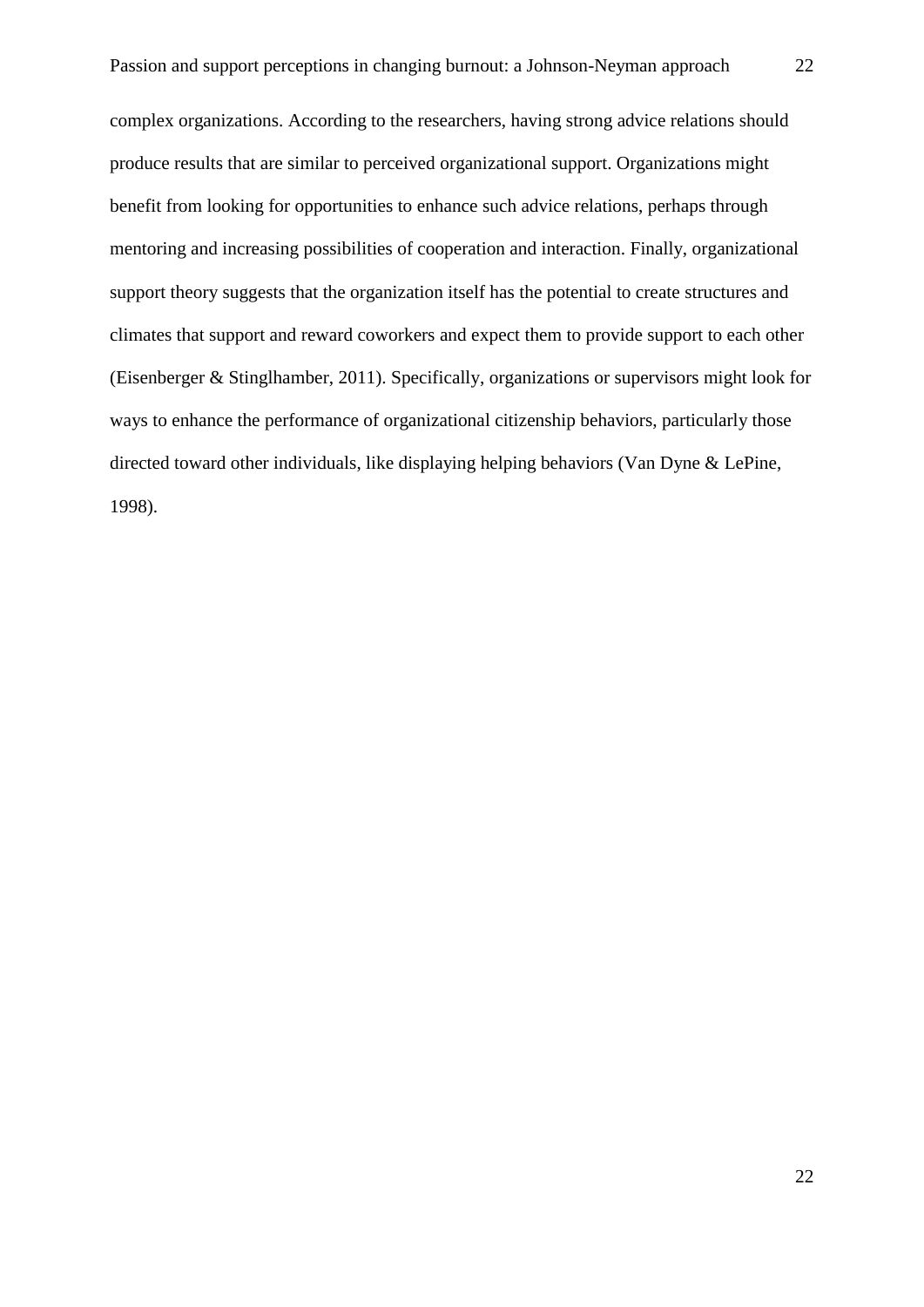#### References

- Aguinis, Herman. (1995). Statistical power problems with moderated multiple regression in management research. *Journal of Management, 21*(6), 1141-1158.
- Aguinis, Herman, Beaty, James C., Boik, Robert J., & Pierce, Charles A. (2005). Effect Size and Power in Assessing Moderating Effects of Categorical Variables Using Multiple Regression: A 30-Year Review. *Journal of Applied Psychology, 90*(1), 94-107.
- Aiken, Leona S., & West, Stephen G. (1991). *Multiple regression: Testing and interpreting interactions*. Thousand Oaks, CA US: Sage Publications, Inc.
- Alarcon, Gene M. (2011). A meta-analysis of burnout with job demands, resources, and attitudes. *Journal of Vocational Behavior, 79*(2), 549-562.
- Antoniou, Alexander Stamatios, Polychroni, Fotini H., & Vlachakis, A. N. (2006). Gender and age differences in occupational stress and professional burnout between primary and high-school teachers in Greece. *Journal of Managerial Psychology, 21*(7), 682- 690.
- Armstrong, J. Scott, & Overton, Terry S. (1977). Estimating nonresponse bias in mail surveys. *Journal of Marketing Research, 14*(3), 396-402.
- Bakker, Demerouti, Evangelia, & Verbeke, Willem. (2004). Using the Job Demands-Resources Model To Predict Burnout and Performance. *Human Resource Management, 43*(1), 83-104.
- Bauer, D. J., & Curran, P. J. (2005). Probing interactions in fixed and multilevel regression: Inferential and graphical techniques. *Multivariate Behavioral Research, 40*(3), 373- 400. doi: 10.1207/s15327906mbr4003\_5
- Bélanger, Jocelyn J., Lafrenière, Marc-André K., Vallerand, Robert J., & Kruglanski, Arie W. (2013). When passion makes the heart grow colder: The role of passion in alternative goal suppression. *Journal of Personality and Social Psychology, 104*(1), 126-147.
- Birkeland, I. K., & Nerstad, C. (2016). Incivility Is (Not) the Very Essence of Love: Passion for Work and Incivility Instigation. *Journal of Occupational Health Psychology, 21*(1), 77-90. doi: 10.1037/a0039389
- Birkeland, Ide Katrine, & Buch, Robert. (2015). The dualistic model of passion for work: Discriminate and predictive validity with work engagement and workaholism. *Motivation and Emotion, 39*(3), 392-408. doi: 10.1007/s11031-014-9462-x
- Boersma, Katja, & Lindblom, Karin. (2009). Stability and change in burnout profiles over time: A prospective study in the working population. *Work & Stress, 23*(3), 264-283.
- Brauchli, Rebecca, Schaufeli, Wilmar B., Jenny, Gregor J., Füllemann, Désirée, & Bauer, Georg F. (2013). Disentangling stability and change in job resources, job demands, and employee well-being — A three-wave study on the Job-Demands Resources model. *Journal of Vocational Behavior, 83*(2), 117-129.
- Buch, Robert, Kuvaas, Bård, & Dysvik, Anders. (2010). Dual support in contract workers' triangular employment relationships. *Journal of Vocational Behavior, 77*(1), 93-103.
- Buchwald, P., & Hobfoll, S. E. (2004). Burnout in the conservation of resources theory. *Psychologie in Erziehung Und Unterricht, 51*(4), 247-257.
- Cascio, Wayne. (2012). Methodological issues in international HR management research. *The International Journal of Human Resource Management, 23*(12), 2532-2545.
- Casper, Wendy J., Eby, Lillian T., Bordeaux, Christopher, Lockwood, Angie, & Lambert, Dawn. (2007). A review of research methods in IO/OB work-family research. *Journal of Applied Psychology, 92*(1), 28-43.
- Cherniss, Cary. (1980). *Professional burnout in human service organizations*. New York: Praeger.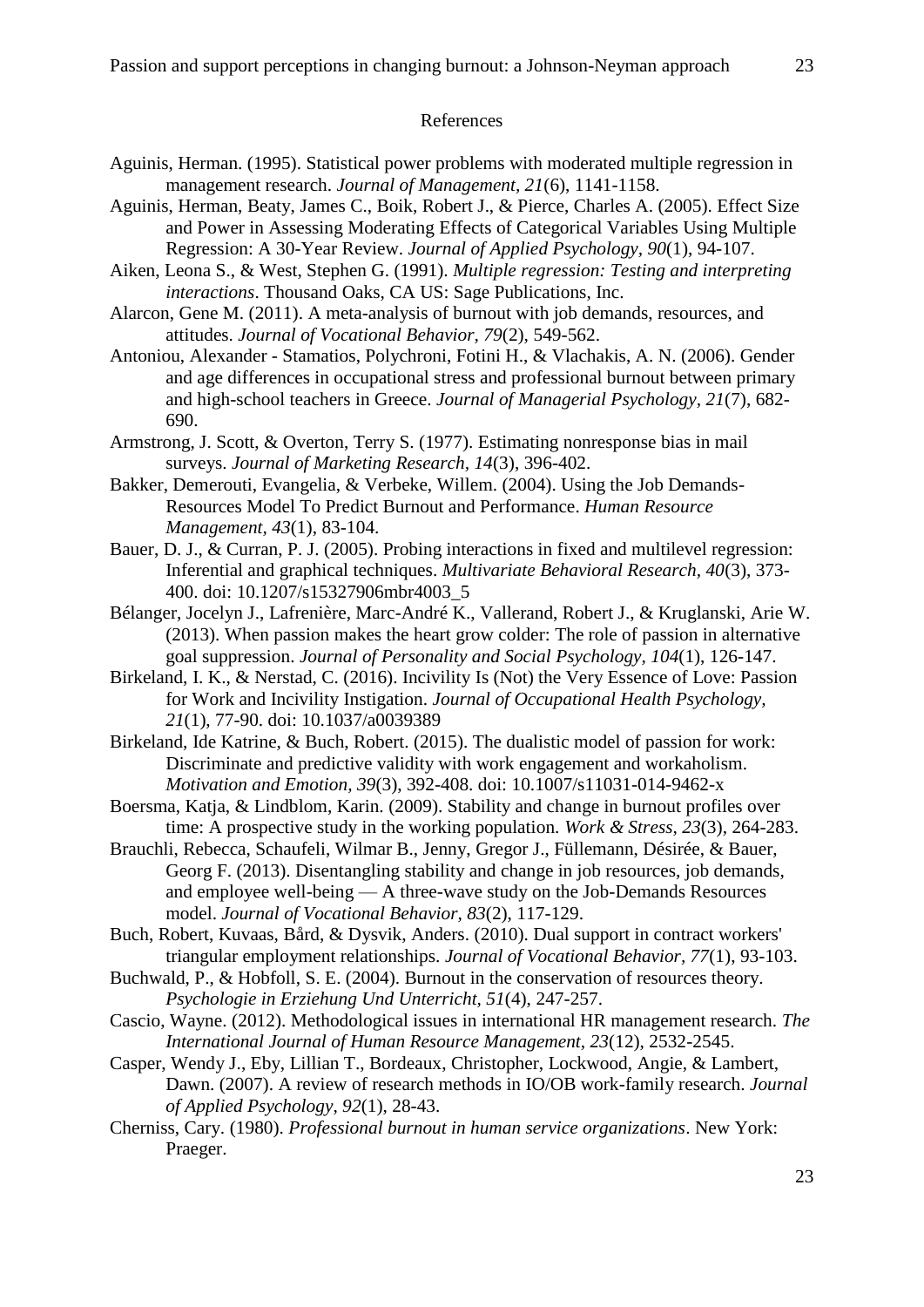- Chiaburu, Dan S., & Harrison, David A. (2008). Do peers make the place? Conceptual synthesis and meta-analysis of coworker effects on perceptions, attitudes, OCBs, and performance. *Journal of Applied Psychology, 93*(5), 1082-1103.
- Coyle-Shapiro, Jacqueline A. M., & Shore, Lynn M. (2007). The employee-organization relationship: Where do we go from here? *Human Resource Management Review, 17*(2), 166-179.
- Curran, T., Hill, A. P., Appleton, P. R., Vallerand, R. J., & Standage, M. (2015). The psychology of passion: A meta-analytical review of a decade of research on intrapersonal outcomes. *Motivation and Emotion, 39*(5), 631-655. doi: 10.1007/s11031-015-9503-0

Dawson, Jeremy F. (2012). [Probing three-way interactions when time is W2].

- Donahue, Eric G., Forest, Jacques, Vallerand, Robert J., Lemyre, Pierre‐Nicolas, Crevier‐ Braud, Laurence, & Bergeron, Éliane. (2012). Passion for work and emotional exhaustion: The mediating role of rumination and recovery. *Applied Psychology: Health and Well-Being, 4*(3), 341-368.
- Donahue, Eric G., Rip, Blanka, & Vallerand, Robert J. (2009). When winning is everything: On passion, identity, and aggression in sport. *Psychology of Sport and Exercise, 10*(5), 526-534.
- Eisenberger, Robert, Huntington, Robin, Hutchison, Steven, & Sowa, Debora. (1986). Perceived organizational support. *Journal of Applied Psychology, 71*(3), 500-507.
- Eisenberger, Robert, & Stinglhamber, Florence. (2011). *Perceived organizational support : fostering enthusiastic and productive employees*. Washington, D.C.: American Psychological Association.
- Evans, Martin G. (1985). A Monte Carlo study of the effects of correlated method variance in moderated multiple regression analysis. *Organizational Behavior and Human Decision Processes, 36*(3), 305-323.
- Farrell, Andrew M. (2010). Insufficient discriminant validity: A comment on Bove, Pervan, Beatty, and Shiu (2009). *Journal of Business Research, 63*(3), 324-327.
- Fernet, Claude, Gagné, Marylène, & Austin, Stéphanie. (2010). When does quality of relationships with coworkers predict burnout over time? The moderating role of work motivation. *Journal of Organizational Behavior, 31*(8), 1163-1180.
- Fernet, Claude, Lavigne, Geneviève L., Vallerand, Robert J., & Austin, Stéphanie. (2014). Fired up with passion: Investigating how job autonomy and passion predict burnout at career start in teachers. *Work & Stress, 28*(3), 270-288.
- Finkel, Steven E. (1995). *Causal analysis with panel data* (Vol. 105). Thousand Oaks, Calif.: Sage.
- Ford, J.Kevin, MacCallum, Robert C., & Tait, Marianne. (1986). The application of exploratory factor analysis in applied psychology: A critical review and analysis. *Personnel Psychology, 39*, 291-314.
- Forest, Jacques, Mageau, Geneviève A., Crevier-Braud, Laurence, Bergeron, Éliane, Dubreuil, Philippe, & Lavigne, Geneviève L. (2012). Harmonious passion as an explanation of the relation between signature strengths' use and well-being at work: Test of an intervention program. *Human Relations, 65*(9), 1233-1252.
- Forest, Jacques, Mageau, Geneviève A., Sarrazin, Claude, & Morin, Estelle M. (2011). 'Work is my passion': The different affective, behavioural, and cognitive consequences of harmonious and obsessive passion toward work. *Canadian Journal of Administrative Sciences (John Wiley & Sons, Inc.), 28*(1), 17-30.
- Gagne, Marylene, & Deci, Edward L. (2005). Self-determination theory and work motivation. *Journal of Organizational Behavior, 26*(4), 331-362.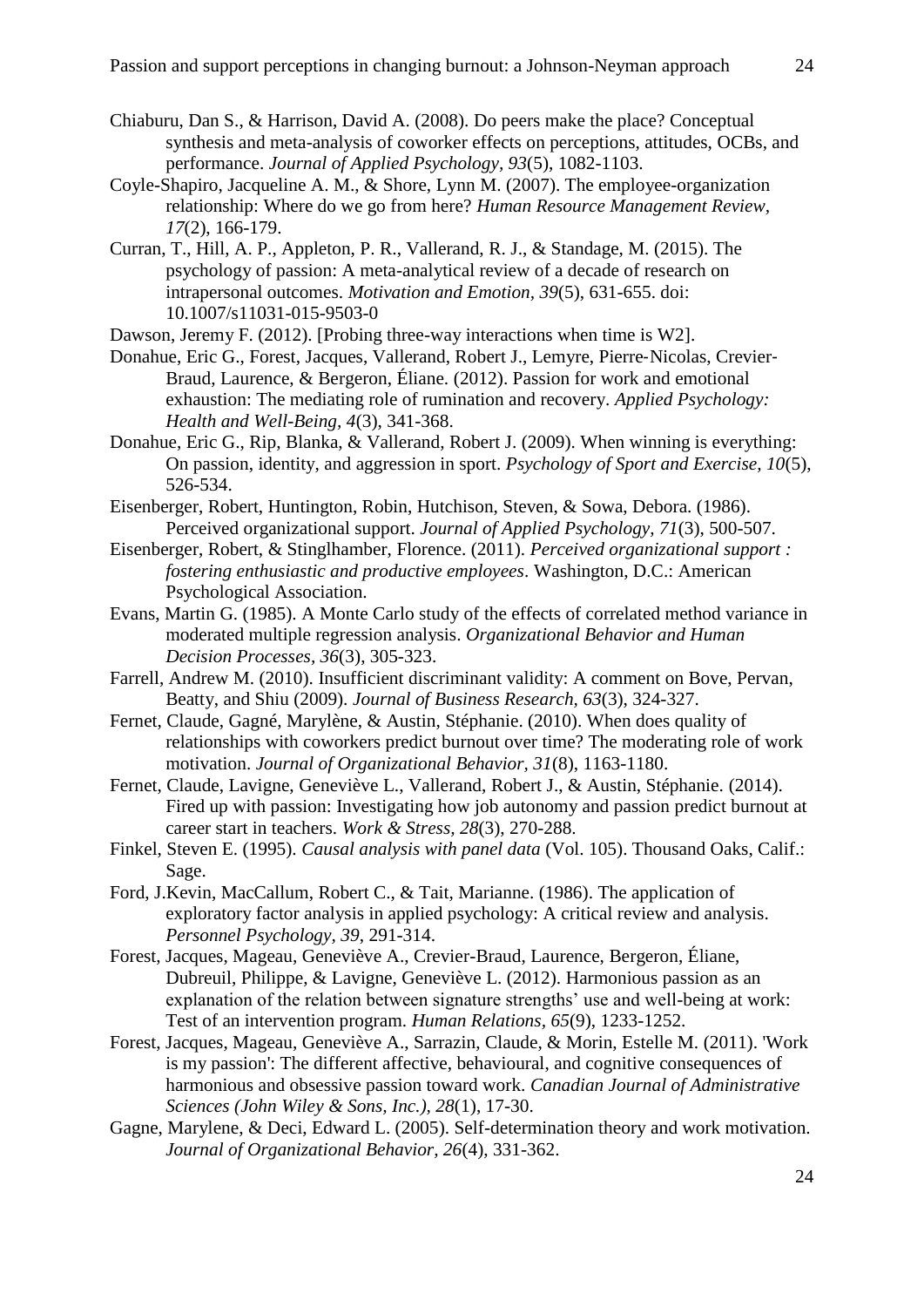- Gibson, Jennifer A., Grey, Ian M., & Hastings, Richard P. (2009). Supervisor support as a predictor of burnout and therapeutic self-efficacy in therapists working in ABA schools. *Journal of Autism and Developmental Disorders, 39*(7), 1024-1030.
- Greenglass, E., Fiksenbaum, L., & Burke, R. J. (1996). Components of social support, buffering effects and burnout: Implications for psychological functioning. *Anxiety Stress and Coping, 9*(3), 185-197. doi: 10.1080/10615809608249401
- Halbesleben, Jonathon R. B. (2006). Sources of social support and burnout: A meta-analytic test of the conservation of resources model. *Journal of Applied Psychology, 91*(5), 1134-1145.
- Halbesleben, Jonathon R. B., & Buckley, M. Ronald. (2004). Burnout in organizational life. *Journal of Management, 30*(6), 859-879.
- Harman, Harry H. . (1976). *Modern factor analysis* (Vol. 3). Chicago: University of Chicago Press.
- Hayes, Andrew F., & Matthes, Jörg. (2009). Computational procedures for probing interactions in OLS and logistic regression: SPSS and SAS implementations. *Behavior Research Methods, 41*(3), 924-936.
- Ho, Violet T., & Pollack, Jeffrey M. (2014). Passion Isn't Always a Good Thing: Examining Entrepreneurs' Network Centrality and Financial Performance with a Dualistic Model of Passion. *Journal of Management Studies, 51*(3), 433-459. doi: 10.1111/joms.12062
- Ho, Violet T., Wong, Sze-Sze, & Lee, Chay Hoon. (2011). A Tale of Passion: Linking Job Passion and Cognitive Engagement to Employee Work Performance. *Journal of Management Studies, 48*(1), 26-47.
- Hobfoll, S. E. (2001). The influence of culture, community, and the nested-self in the stress process: Advancing Conservation of Resources theory. *Applied Psychology-an International Review-Psychologie Appliquee-Revue Internationale, 50*(3), 337-370. doi: 10.1111/1464-0597.00062
- Hobfoll, Stevan E. (1988). *The ecology of stress*. Washington, DC US: Hemisphere Publishing Corp.
- Hobfoll, Stevan E. (1989). Conservation of resources: A new attempt at conceptualizing stress. *American Psychologist, 44*(3), 513-524.
- Hodgins, Holley S., & Knee, C. Raymond. (2002). The integrating self and conscious experience. In E. L. Deci & R. M. Ryan (Eds.), *Handbook of self-determination research.* (pp. 87-100). Rochester, NY US: University of Rochester Press.
- Houlfort, Nathalie, Philippe, Frédérick L., Vallerand, Robert J., & Ménard, Julie. (2014). On passion and heavy work investment: personal and organizational outcomes. *Journal of Managerial Psychology, 29*(1), 25-45. doi: 10.1108/JMP-06-2013-0155
- Hox, Joop J. (2010). *Multilevel analysis : techniques and applications*. New York: Routledge.
- Ilies, Remus, Dimotakis, Nikolaos, & De Pater, Irene E. (2010). Psychological and Physiological Reactions to High Workloads: Implications for Well-Being. *Personnel Psychology, 63*(2), 407-436.
- Jawahar, I. M., Stone, Thomas H., & Kisamore, Jennifer L. (2007). Role conflict and burnout: The direct and moderating effects of political skill and perceived organizational support on burnout dimensions. *International Journal of Stress Management, 14*(2), 142-159.
- Jokisaari, Markku, & Nurmi, Jari-Erik. (2009). Change in Newcomers' Supervisor Support and Socialization Outcomes after Organizational Entry. *Academy of Management Journal, 52*(3), 527-544.
- Kwok, Oi-Man, Underhill, Andrea T., Berry, Jack W., Luo, Wen, Elliott, Timothy R., & Yoon, Myeongsun. (2008). Analyzing longitudinal data with multilevel models: An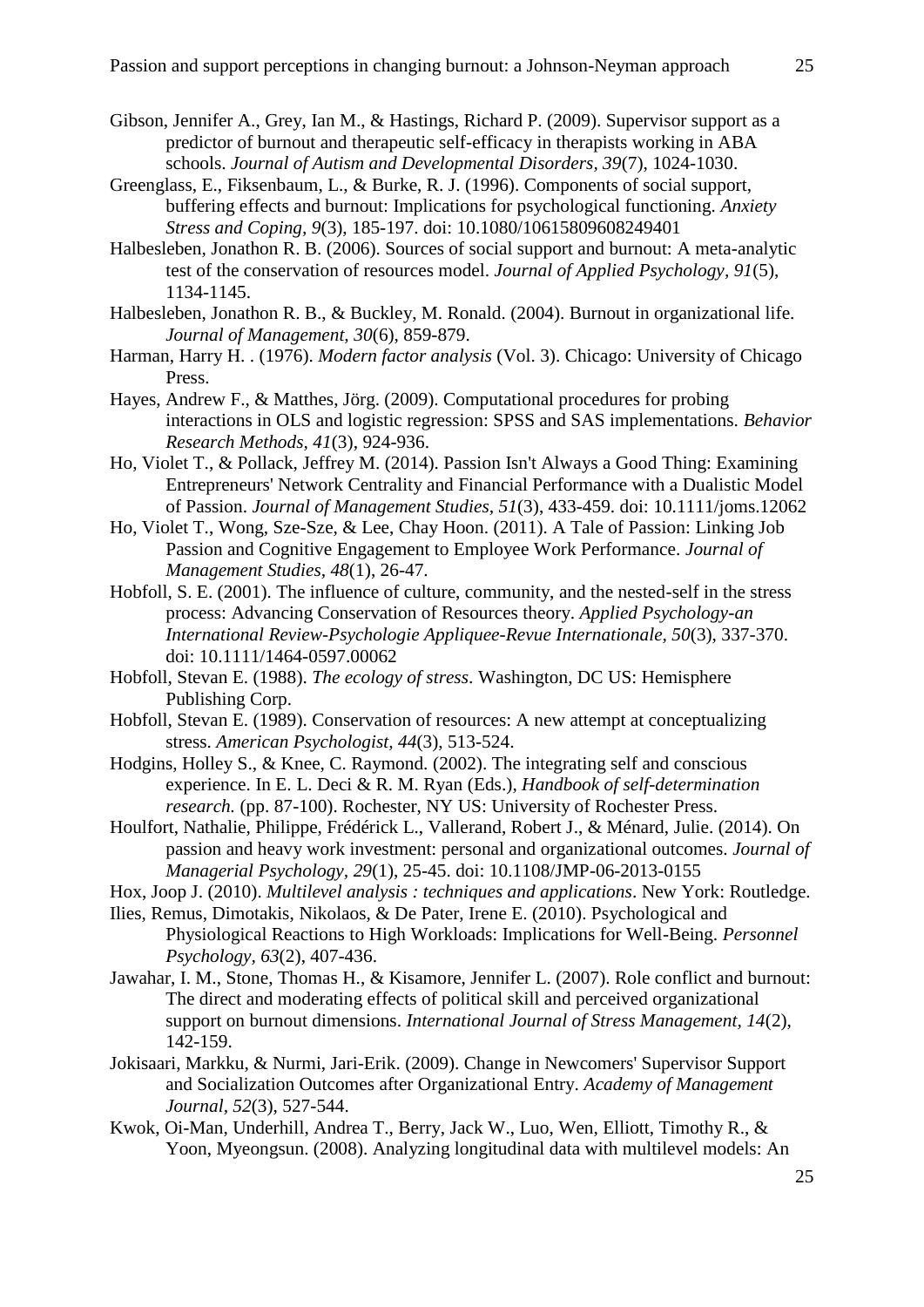- la Du, Terence J., & Tanaka, J. S. (1989). Influence of sample size, estimation method, and model specification on goodness-of-fit assessments in structural equation models. *Journal of Applied Psychology, 74*(4), 625-635.
- Ladd, D., & Henry, R. A. (2000). Helping coworkers and helping the organization: The role of support perceptions, exchange ideology, and conscientiousness. *Journal of Applied Social Psychology, 30*(10), 2028-2049. doi: 10.1111/j.1559-1816.2000.tb02422.x
- Lafrenière, Marc-André K., Vallerand, Robert J., & Sedikides, Constantine. (2013). On the relation between self-enhancement and life satisfaction: The moderating role of passion. *Self and Identity, 12*(6), 597-609.
- Lavigne, G. L., Forest, J., Fernet, C., & Crevier-Braud, L. (2014). Passion at work and workers' evaluations of job demands and resources: a longitudinal study. *Journal of Applied Social Psychology, 44*(4), 255-265. doi: 10.1111/jasp.12209
- Leiter, Michael P., Hakanen, Jari J., Ahola, Kirsi, Toppinen-Tanner, Salla, Koskinen, Aki, & Väänänen, Ari. (2013). Organizational predictors and health consequences of changes in burnout: A 12-year cohort study. *Journal of Organizational Behavior, 34*(7), 959- 973. doi: 10.1002/job.1830
- Liu, Dong, Chen, Xiao-Ping, & Yao, Xin. (2011). From autonomy to creativity: A multilevel investigation of the mediating role of harmonious passion. *Journal of Applied Psychology, 96*(2), 294-309.
- Mageau, Geneviève A., Carpentier, Joëlle, & Vallerand, Robert J. (2011). The role of selfesteem contingencies in the distinction between obsessive and harmonious passion. *European Journal of Social Psychology, 41*(6), 720-729.
- Makikangas, A., Kinnunen, U., Feldt, T., & Schaufeli, W. (2016). The longitudinal development of employee well-being: a systematic review. *Work and Stress, 30*(1), 46-70. doi: 10.1080/02678373.2015.1126870
- Marsh, Herbert W., Vallerand, Robert J., Lafrenière, Marc-André K., Parker, Philip, Morin, Alexandre J. S., Carbonneau, Noémie, . . . Paquet, Yvan. (2013). Passion: Does one scale fit all? Construct validity of two-factor passion scale and psychometric invariance over different activities and languages. *Psychological Assessment, 25*(3), 796-809. doi: 10.1037/a0032573.supp (Supplemental)
- Maslach, Christina. (1982). *Burnout : the cost of caring*. New York: Prentice Hall.
- Maslach, Christina, Jackson, Susan E., & Leiter, Michael P. (1996). *Maslach burnout inventory manual*. Palo Alto, Calif.: Consulting Psychologists Press.
- Maslach, Christina, & Leiter, Michael P. (1997). *The truth about burnout: how organizations cause personal stress and what to do about it*. San Francisco, Calif.: Jossey-Bass Publishers.
- Maslach, Christina, Schaufeli, Wilmar B., & Leiter, Michael P. (2001). Job burnout. *Annual Review of Psychology, 52*, 397-422.
- Ng, Thomas W. H., & Sorensen, K. L. (2008). Toward a further understanding of the relationships between perceptions of support and work attitudes - A meta-analysis. *Group & Organization Management, 33*(3), 243-268.
- Orth, Ulrich, Robins, Richard W., & Meier, Laurenz L. (2009). Disentangling the effects of low self-esteem and stressful events on depression: Findings from three longitudinal studies. *Journal of Personality and Social Psychology, 97*(2), 307-321.
- Pallesen, Ståle, Mitsem, Morten, Kvale, Gerd, Johnsen, Bjørn-Helge, & Molde, Helge. (2005). Outcome of psychological treatments of pathological gambling: A review and meta-analysis. *Addiction, 100*(10), 1412-1422.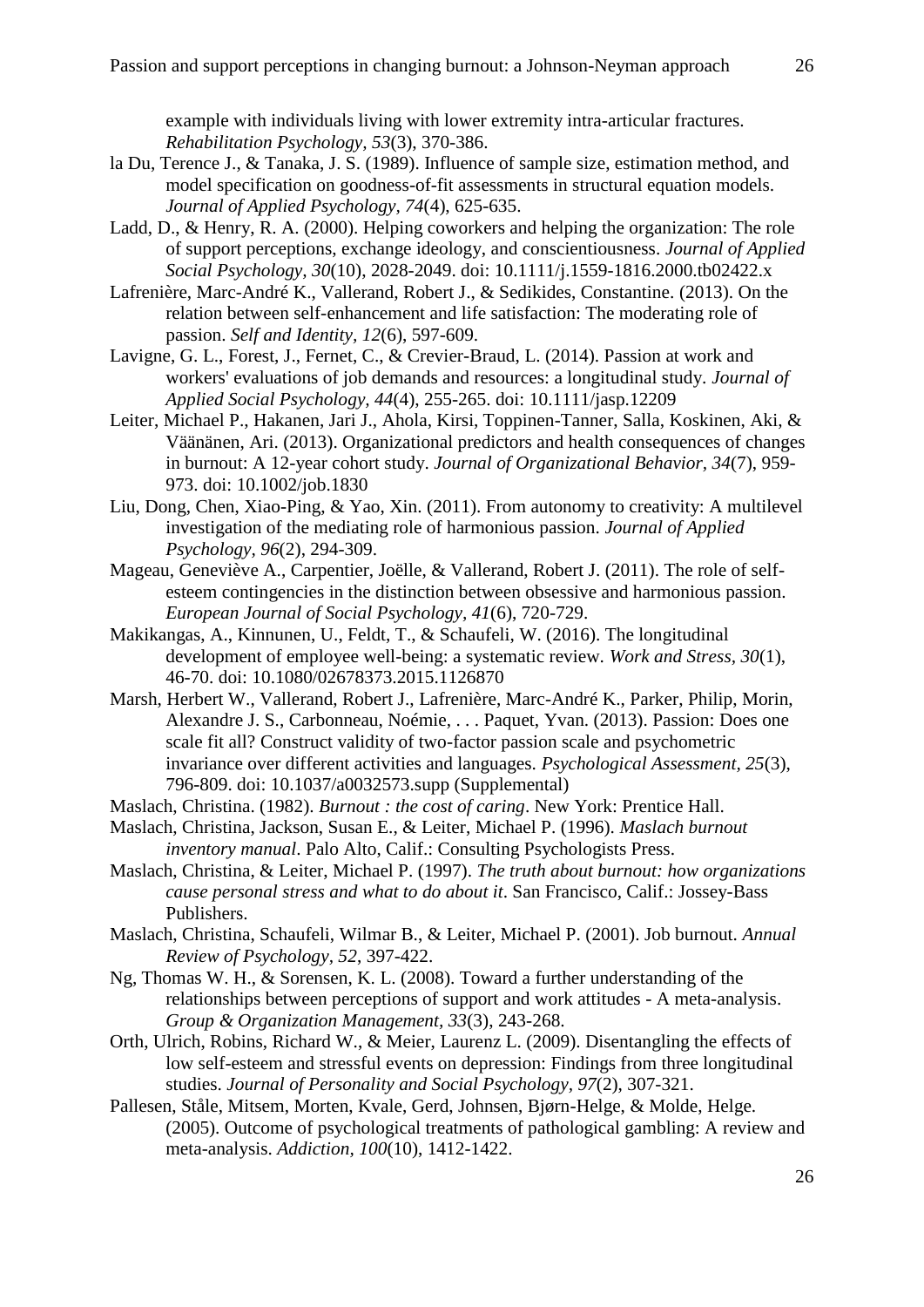- Perrewé, Pamela L., Hochwarter, Wayne A., Ferris, Gerald R., McAllister, Charn P., & Harris, John N. (2014). Developing a passion for work passion: Future directions on an emerging construct. *Journal of Organizational Behavior, 35*(1), 145-150.
- Philippe, Frederick L., Vallerand, Robert J., Houlfort, Nathalie, Lavigne, Geneviève L., & Donahue, Eric G. (2010). Passion for an activity and quality of interpersonal relationships: The mediating role of emotions. *Journal of Personality and Social Psychology, 98*(6), 917-932.
- Podsakoff, Philip M., MacKenzie, Scott B., & Podsakoff, Nathan P. (2012). Sources of method bias in social science research and recommendations on how to control it. *Annual Review of Psychology, 63*, 539-569. doi: 10.1146/annurev-psych-120710- 100452
- Purvanova, Radostina K., & Muros, John P. (2010). Gender differences in burnout: A metaanalysis. *Journal of Vocational Behavior, 77*(2), 168-185.
- Rhoades, Linda, Eisenberger, Robert, & Armeli, Stephen. (2001). Affective commitment to the organization: The contribution of perceived organizational support. *Journal of Applied Psychology, 86*(5), 825-836.
- Richardsen, Astrid M., & Martinussen, Monica. (2004). The Maslach Burnout Inventory: Factorial validity and consistency across occupational groups in Norway. *Journal of Occupational and Organizational Psychology, 77*(3), 377-384.
- Rogelberg, Steven G., & Stanton, Jeffrey M. (2007). Introduction: Understanding and dealing with organizational survey nonresponse. *Organizational Research Methods, 10*(2), 195-209.
- Schaufeli, Wilmar B., Bakker, Arnold B., & Van Rhenen, Willem. (2009). How changes in job demands and resources predict burnout, work engagement, and sickness absenteeism. *Journal of Organizational Behavior, 30*, 893-917.
- Sherif, Muzafer, & Sherif, Carolyn W. (1964). *Reference groups : exploration into conformity and deviation of adolescents*. New York: Harper and Row.
- Singer, Judith D., & Willett, John B. (2003). *Applied longitudinal data analysis: modeling change and event occurrence*. Oxford: Oxford University Press.
- Sloan, Melissa M. (2012). Unfair treatment in the workplace and worker well-being: The role of coworker support in a service work environment. *Work and Occupations, 39*(1), 3- 34.
- Sonnentag, Sabine, Binnewies, Carmen, & Mojza, Eva J. (2010). Staying well and engaged when demands are high: The role of psychological detachment. *Journal of Applied Psychology, 95*(5), 965-976.
- Stenseng, Frode, & Dalskau, Lina Harvold. (2010). Passion, self-esteem, and the role of comparative performance evaluation. *Journal of Sport & Exercise Psychology, 32*(6), 881-894.
- Swider, Brian W., & Zimmerman, Ryan D. (2010). Born to burnout: A meta-analytic path model of personality, job burnout, and work outcomes. *Journal of Vocational Behavior, 76*(3), 487-506.
- Twisk, Jos W. R. (2010). *Applied multilevel analysis : a practical guide*. Cambridge: Cambridge University Press.
- Vallerand, Robert J., & Houlfort, Nathalie. (2003). Passion at Work: Toward a New Conceptualization. In S. W. S. Gilliland, Dirk D. E.; Skarlicki, Daniel P. (Ed.), *Emerging perspectives on values in organizations* (pp. 175 - 204). Greenwich, CT: Information Age Publishing.
- Vallerand, Robert J., Mageau, Genevive A., Ratelle, Catherine, Léonard, Maude, Blanchard, Celine, Koestner, Richard, . . . Marsolais, Jose. (2003). Les Passions de l'Ãme: On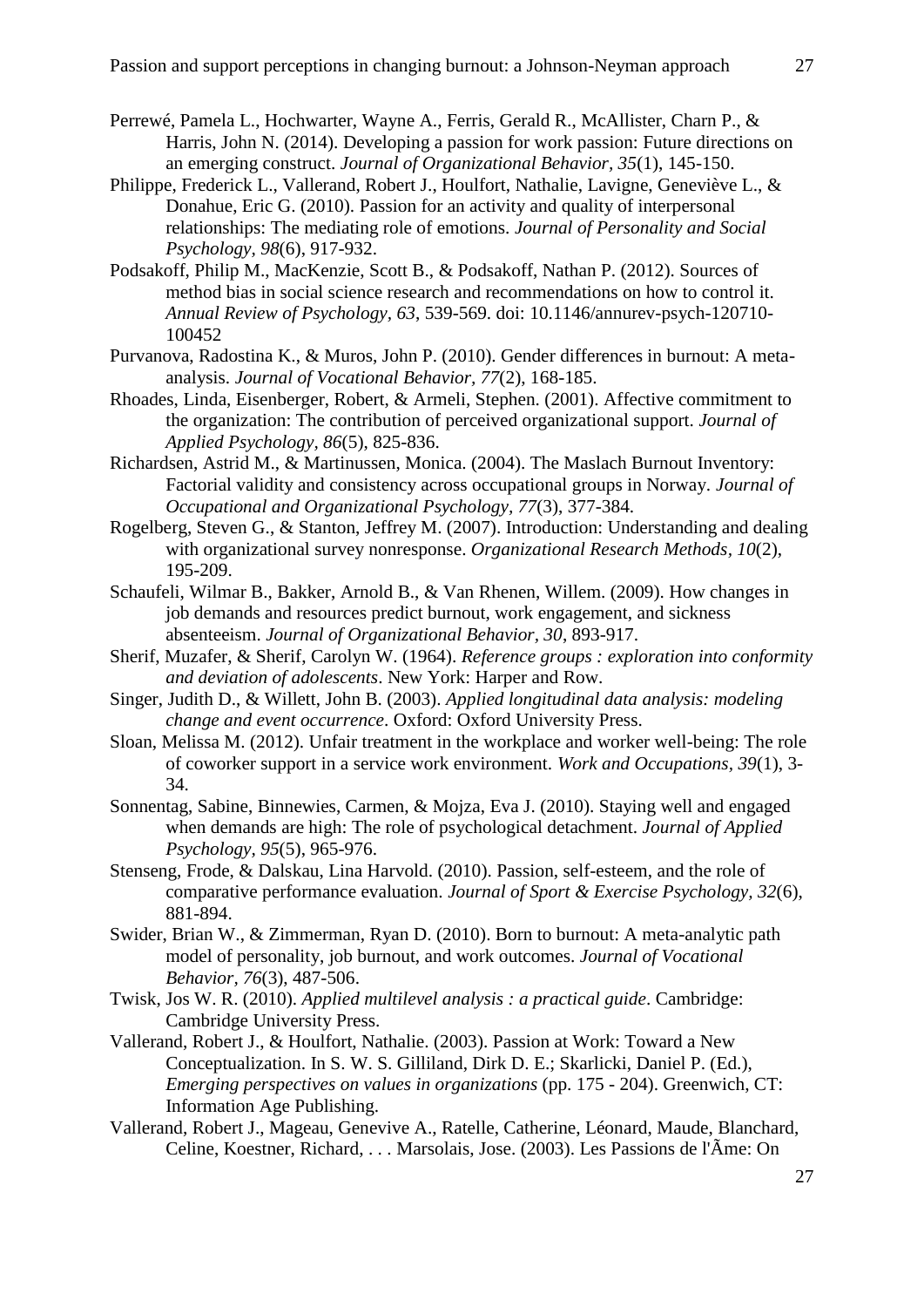- Vallerand, Robert J., Paquet, Yvan, Philippe, Frederick L., & Charest, Julie. (2010). On the role of passion for work in burnout: A process model. *Journal of Personality, 78*(1), 289-312.
- Vallerand, Robert J., Rousseau, François L., Grouzet, Frédérick M. E., Dumais, Alexandre, Grenier, Simon, & Blanchard, Céline M. (2006). Passion in Sport: A Look at Determinants and Affective Experiences. *Journal of Sport & Exercise Psychology, 28*(4), 454-478.
- van Dam, Arno, Keijsers, Ger P. J., Eling, Paul A. T. M., & Becker, Eni S. (2011). Testing whether reduced cognitive performance in burnout can be reversed by a motivational intervention. *Work & Stress, 25*(3), 257-271.
- Van Dyne, Linn, & LePine, Jeffrey A. (1998). Helping and voice extra-role behaviors: evidence of construct and predictive validity. *Academy of Management Journal, 41*(1), 108-119.
- Weigl, M., Hornung, S., Parker, S. K., Petru, R., Glaser, J., & Angerer, P. (2010). Work engagement accumulation of task, social, personal resources: A three-wave structural equation model. *Journal of Vocational Behavior, 77*(1), 140-153. doi: 10.1016/j.jvb.2010.03.002
- Winters, S., Bartlett, C. J., & Leve, R. (1965). Instructional and response-style factors with forced-choice response. *American Psychologist, 20*(7), 498-498.
- Xanthopoulou, Despoina, Bakker, Arnold B., Dollard, Maureen F., Demerouti, Evangelia, Schaufeli, Wilmar B., Taris, Toon W., & Schreurs, Paul J. G. (2007). When do job demands particularly predict burnout?: The moderating role of job resources. *Journal of Managerial Psychology, 22*(8), 766-786.
- Zagenczyk, Thomas J., Scott, Kristin D., Gibney, Ray, Murrell, Audrey J., & Thatcher, Jason Bennett. (2010). Social influence and perceived organizational support: A social networks analysis. *Organizational Behavior and Human Decision Processes, 111*(2), 127-138.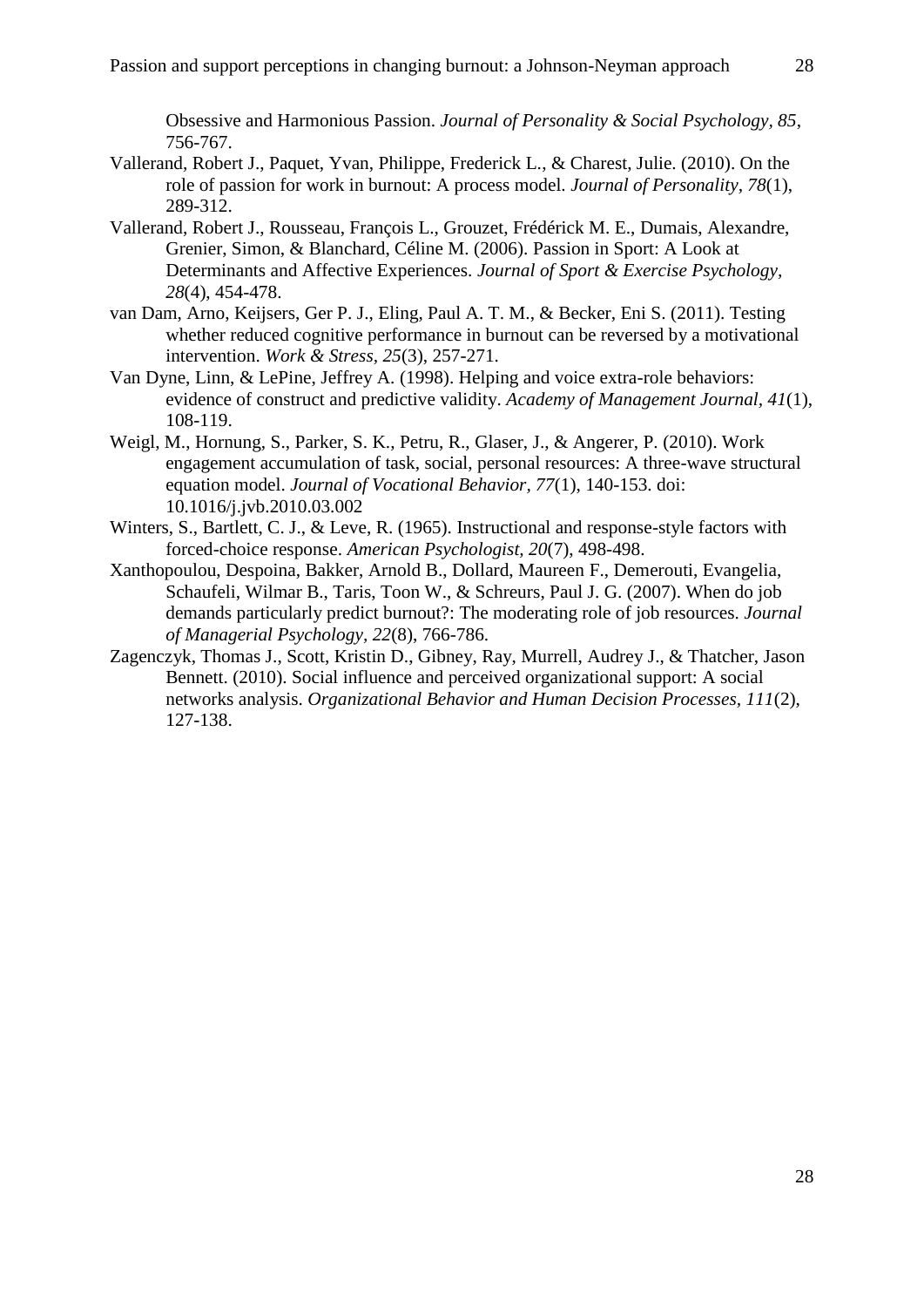| Table 1                                                                       |  |
|-------------------------------------------------------------------------------|--|
| Mean, Standard Deviation, Correlation, and Reliability of All Study Variables |  |

|                |            | $\mathbf M$ | ${\rm SD}$ | $\mathbf{1}$     | $\overline{2}$       | 3         | $\overline{4}$ | 5           | 6                    | $\tau$    | 8           | $\overline{9}$ | 10          |
|----------------|------------|-------------|------------|------------------|----------------------|-----------|----------------|-------------|----------------------|-----------|-------------|----------------|-------------|
| $\mathbf{1}$   | Gender     | 1.63        | .48        |                  |                      |           |                |             |                      |           |             |                |             |
| $\overline{2}$ | Age        | 42.23       | 10.15      | $.18^{\ast\ast}$ |                      |           |                |             |                      |           |             |                |             |
| 3              | Tenure     | 7.30        | 7.19       | $.12***$         | $.54***$             |           |                |             |                      |           |             |                |             |
| $\overline{4}$ | Hours/week | 40.05       | 6.63       | $.16***$         | $-.01$               | $-.07*$   |                |             |                      |           |             |                |             |
| 5              | $HP_T1$    | 4.78        | .94        | $-.04$           | $-.01$               | $-.06*$   | .02            | (.82)       |                      |           |             |                |             |
| 6              | $HP_T2$    | 4.80        | .93        | $-.01$           | .00.                 | $-.04$    | .04            | $.70**$     |                      |           |             |                |             |
| $\tau$         | $HP_T3$    | 4.80        | .96        | $-.03$           | $-.03$               | $-.08***$ | $.06*$         | $.66***$    | $.71***$             |           |             |                |             |
| $\,8\,$        | $OP_T1$    | 2.39        | 1.06       | $.15***$         | .02                  | $-.03$    | $.24***$       | .03         | $-0.00$              | .00.      | (.82)       |                |             |
| 9              | $OP_T2$    | 2.35        | 1.04       | $.10***$         | $-.03$               | $-.03$    | $.21***$       | .01         | .02                  | .00.      | $.75***$    |                |             |
| 10             | $OP_T3$    | 2.44        | 1.04       | $.11***$         | $-.05$               | $-.04$    | $.21***$       | .01         | .01                  | .02       | $.73***$    | $.77***$       |             |
| 11             | PSS_T1     | 5.29        | 1.35       | $-.03$           | $-.10$ <sup>**</sup> | $-.09***$ | $-.04$         | $.42***$    | $.37***$             | $.33***$  | $-.10^{**}$ | $-.10**$       | $-.10^{**}$ |
| 12             | PSS_T2     | 5.34        | 1.30       | $-.04$           | $-.07*$              | $-.06*$   | $-.04$         | $.33***$    | $.41***$             | $.33***$  | $-.09**$    | $-.11***$      | $-.07*$     |
| 13             | PSS_T3     | 5.29        | 1.31       | .01              | $-.07**$             | $-.08***$ | $-.04$         | $.30***$    | $.35***$             | $.42**$   | $-.10**$    | $-.10**$       | $-.08***$   |
| 14             | $PCS_T1$   | 5.47        | 1.01       | $-.17***$        | $-.11***$            | $-.09***$ | $-.01$         | $.36***$    | $.35***$             | $.32***$  | $-.11***$   | $-.08***$      | $-.09***$   |
| 15             | $PCS_T2$   | 5.48        | .98        | $-.10^{**}$      | $-.08***$            | $-.06*$   | $-.02$         | $.34***$    | $.41***$             | $.35***$  | $-.08***$   | $-.08***$      | $-.09***$   |
| 16             | PCS_T3     | 5.44        | 1.04       | $-.08**$         | $-.05$               | $-.01$    | $-.05$         | $.29***$    | $.33***$             | $.40**$   | $-.10**$    | $-.07*$        | $-.09**$    |
| 17             | $EX_T1$    | 2.86        | 1.21       | $-.09***$        | $-.06*$              | $-.04$    | .04            | $-.33**$    | $-.29$ <sup>**</sup> | $-.27***$ | $.27***$    | $.24***$       | $.24***$    |
| 18             | $EX_T2$    | 2.84        | 1.19       | $-.12***$        | $-.09**$             | $-.05$    | .02            | $-.33***$   | $-.39***$            | $-.35***$ | $.23***$    | $.28***$       | $.25***$    |
| 19             | $EX_T3$    | 2.91        | 1.21       | $-.12**$         | $-.09**$             | $-.07*$   | .02            | $-.30**$    | $-.33**$             | $-.40**$  | $.22***$    | $.26***$       | $.31***$    |
| 20             | $CY_T1$    | 2.54        | 1.23       | .05              | $-.01$               | .02       | $-.03$         | $-.38^{**}$ | $-.37**$             | $-.37***$ | $.13***$    | $.11***$       | $.10***$    |
| 21             | $CY_T2$    | 2.65        | 1.22       | .03              | $-.07**$             | $-.01$    | $-.05$         | $-.38***$   | $-.44**$             | $-.40**$  | $.12***$    | $.12***$       | $.09***$    |
| 22             | $CY_T3$    | 2.66        | 1.22       | .04              | $-.08***$            | $-.02$    | $-.02$         | $-.34**$    | $-.37***$            | $-.47**$  | $.16***$    | $.14***$       | $.15***$    |

 $N = 1263$ ,  $*p < .01$ ,  $*p < .05$ , female = 1, male = 2,  $\alpha$  = overall reliability (T1, T2, and T3) reported parenthetically (on the diagonal).

HP = harmonious passion; OP = obsessive passion; PSS = perceived supervisor support; PCS = perceived co-worker support; EX = emotional exhaustion;  $CY =$  cynicism.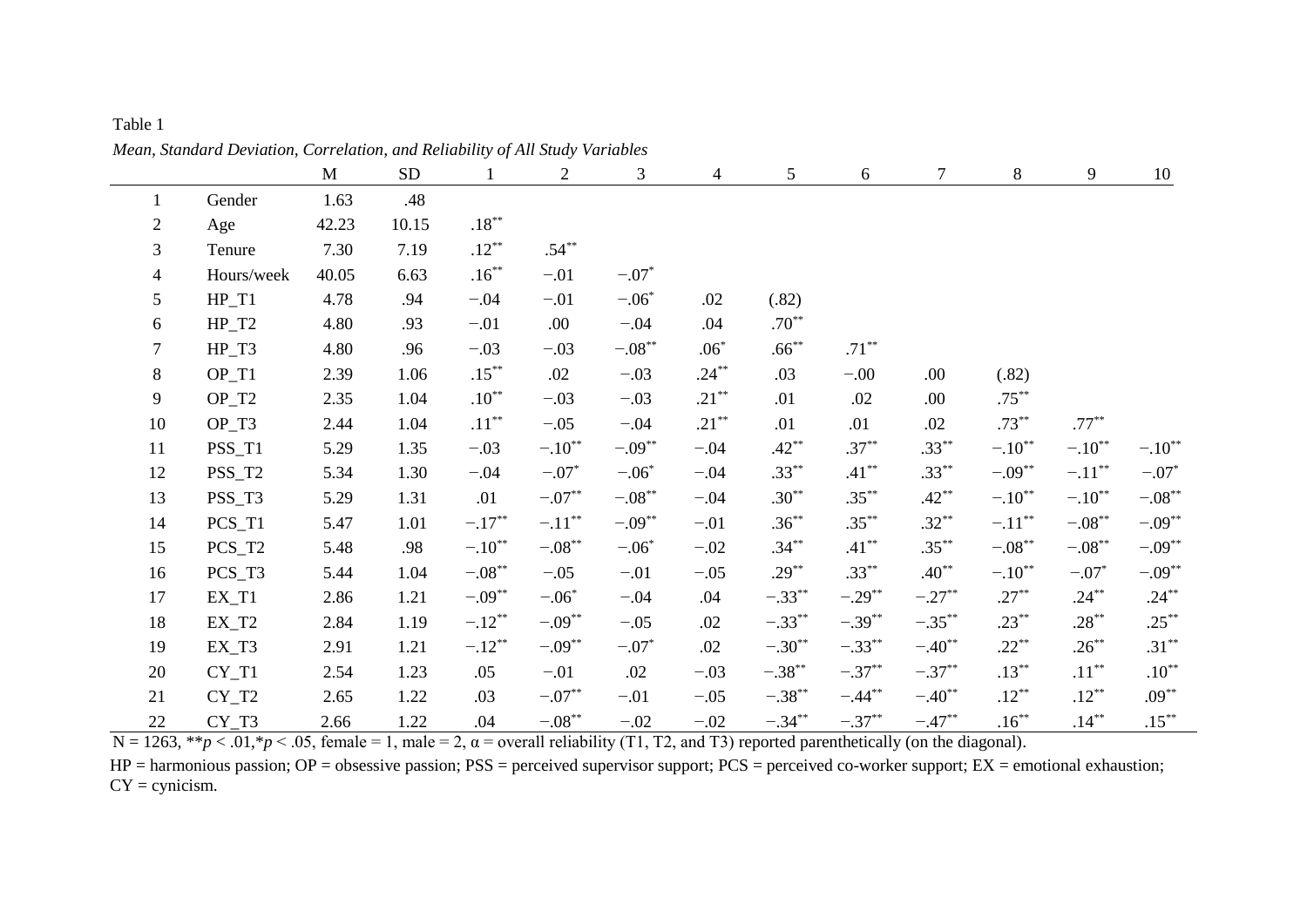|    |          | 11 | 12 | 13        | 14                   | 15        | 16                   | 17        | 18        | 19       | 20       | 21       | 22       | 23       |
|----|----------|----|----|-----------|----------------------|-----------|----------------------|-----------|-----------|----------|----------|----------|----------|----------|
| 11 | PSS_T1   |    |    | (.93)     |                      |           |                      |           |           |          |          |          |          |          |
| 12 | PSS_T2   |    |    | $.72***$  |                      |           |                      |           |           |          |          |          |          |          |
| 13 | PSS_T3   |    |    | $.64***$  | $.70**$              |           |                      |           |           |          |          |          |          |          |
| 14 | $PCS_T1$ |    |    | $.43***$  | $.37***$             | $.36***$  | (.85)                |           |           |          |          |          |          |          |
| 15 | PCS_T2   |    |    | $.37***$  | $.47***$             | $.41***$  | $.65***$             |           |           |          |          |          |          |          |
| 16 | $PCS_T3$ |    |    | $.31***$  | $.36***$             | $.47***$  | $.62**$              | $.67***$  |           |          |          |          |          |          |
| 17 | $EX_T1$  |    |    | $-.28**$  | $-.20$ <sup>**</sup> | $-.19***$ | $-.20$ <sup>**</sup> | $-.18***$ | $-.17***$ | (.83)    |          |          |          |          |
| 18 | $EX_T2$  |    |    | $-.27$ ** | $-.26$ **            | $-.25***$ | $-.21$ **            | $-.23$ ** | $-.22$ ** | $.76***$ |          |          |          |          |
| 19 | $EX_T3$  |    |    | $-.26$ ** | $-.20$ <sup>**</sup> | $-.28$ ** | $-.18***$            | $-.18***$ | $-.23$ ** | $.70***$ | $.78***$ |          |          |          |
| 20 | $CY_T1$  |    |    | $-.36***$ | $-.31***$            | $-.30**$  | $-.29***$            | $-.25$ ** | $-.25***$ | $.50**$  | $.46***$ | $.43**$  | (.80)    |          |
| 21 | $CY_T2$  |    |    | $-.31***$ | $-.38***$            | $-.34***$ | $-.30**$             | $-.34***$ | $-.31***$ | $.43***$ | $.55***$ | $.45***$ | $.68***$ |          |
| 22 | $CY_T3$  |    |    | $-.24***$ | $-.26$ **            | $-.36***$ | $-.26***$            | $-.27**$  | $-.34***$ | $.39***$ | $.46***$ | $.54***$ | $.65***$ | $.69***$ |

 $N = 1263$ , \*\**p* < .01,\**p* < .05, female = 1, male = 2,  $\alpha$  = overall reliability (T1, 2, and 3).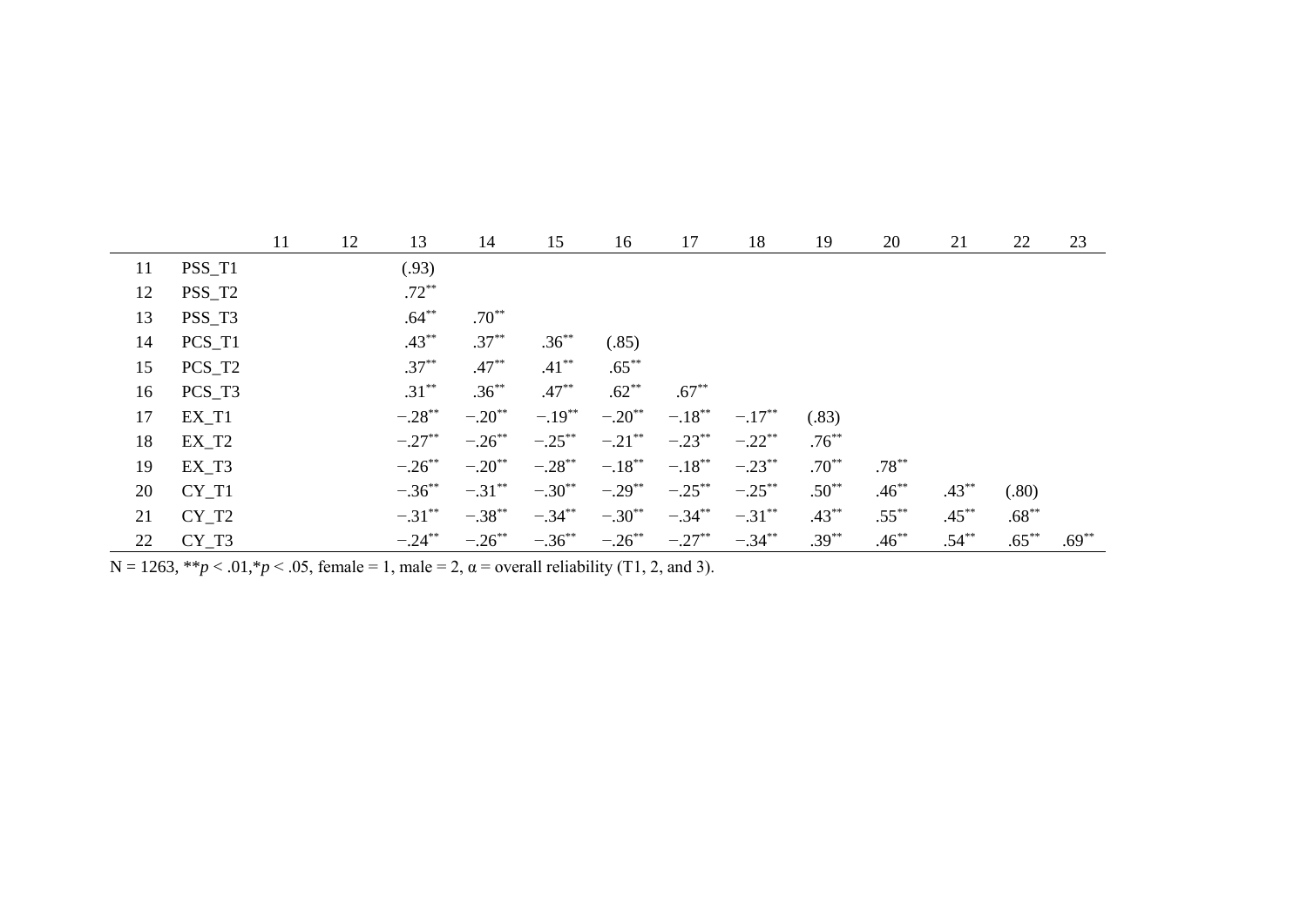|                      | Model 1              |          | Model 2              |          | Model 3              |             | Model 4              |             | Model 5               |             |
|----------------------|----------------------|----------|----------------------|----------|----------------------|-------------|----------------------|-------------|-----------------------|-------------|
| Variable             | $\boldsymbol{\beta}$ | $\rm SE$ | $\boldsymbol{\beta}$ | $\rm SE$ | $\boldsymbol{\beta}$ | $\rm SE$    | $\beta$              | $\rm SE$    | $\beta$               | $\rm SE$    |
| Level 2              |                      |          |                      |          |                      |             |                      |             |                       |             |
| Intercept            | $.97***$             | $.01\,$  | $.96***$             | .01      | $1.14^{***}\,$       | .065        | $1.23***$            | .06         | $1.25^{\ast\ast\ast}$ | .06         |
| Slope(time)          |                      |          | $.01^{\ast}$         | $.05\,$  | $.01^{\ast\ast}$     | .005        | $.01^{\ast}$         | $.00\,$     | $.01^{\ast\ast}$      | $.00\,$     |
| Gender               |                      |          |                      |          | $-.09***$            | .022        | $-.11***$            | $.02\,$     | $-.12***$             | $.02\,$     |
| Age                  |                      |          |                      |          | $-.00*$              | .001        | $-.00*$              | .00.        | $-.00*$               | .00.        |
| Tenure               |                      |          |                      |          | $-.00$               | .001        | $-.00$               | $.00\,$     | $-.00$                | $.00\,$     |
| Hour/week            |                      |          |                      |          | $.00^{**}$           | .001        | $.00\,$              | $.00\,$     | $.00\,$               | $.00\,$     |
| Sector               |                      |          |                      |          | $-.01$               | $.01\,$     | $-0.00$              | $0 \\ 1$    | $-.00$                | $.01\,$     |
| $\rm HP$             |                      |          |                      |          |                      |             | $-.10***$            | .01         | $-.09***$             | .01         |
| HP*time              |                      |          |                      |          |                      |             | $-.01*$              | $.01\,$     | $-.01*$               | .01         |
| $\mathbf{OP}$        |                      |          |                      |          |                      |             | $.10^{***}$          | .01         | $.09***$              | .01         |
| OP*time              |                      |          |                      |          |                      |             | $.00\,$              | $.00\,$     | $.00\,$               | $.00\,$     |
| <b>PSS</b>           |                      |          |                      |          |                      |             |                      |             | $-.03***$             | .01         |
| <b>PCS</b>           |                      |          |                      |          |                      |             |                      |             | $-.02**$              | $.01\,$     |
| PSS*time             |                      |          |                      |          |                      |             |                      |             | $-.00$                | .01         |
| PCS*time             |                      |          |                      |          |                      |             |                      |             | .01                   | $.01\,$     |
| PSS*OP               |                      |          |                      |          |                      |             |                      |             | $-.00$                | .01         |
| PCS*OP               |                      |          |                      |          |                      |             |                      |             | $.00\,$               | $.01\,$     |
| PSS*OP*time          |                      |          |                      |          |                      |             |                      |             | $-.00$                | .00.        |
| PCS*OP*time          |                      |          |                      |          |                      |             |                      |             | $.01\,$               | .01         |
| Level 1              |                      |          |                      |          |                      |             |                      |             |                       |             |
| Intercept            | $.13***$             | $.01\,$  | $.13***$             | .01      | $.14***$             | $.01\,$     | $.11^{\ast\ast\ast}$ | $.01\,$     | $.11^{\ast\ast\ast}$  | .01         |
| Slope                |                      |          | $.01***$             | $.00\,$  | $.01^{\ast\ast\ast}$ | .00         | $.01^{\ast\ast\ast}$ | .00.        | $.01^{\ast\ast\ast}$  | $.00\,$     |
| <b>Model Fit</b>     |                      |          |                      |          |                      |             |                      |             |                       |             |
| $\rm BIC$            |                      |          |                      |          |                      | 1848.83     |                      | 1349.20     | 1358.61               |             |
| AIC (npar)           | 1841.24(3)           |          | 1804.26(6)           |          |                      | 1780.19(11) |                      | 1255.60(15) |                       | 1215.09(23) |
| $\Delta\text{AIC}$   |                      |          | $36.98***$           |          |                      | $24.07***$  |                      | 524.59***   |                       | $40.50***$  |
| PseudoR <sup>2</sup> |                      |          | .35                  |          | .35                  |             | .44                  |             | .45                   |             |
| $\rm{ICC}$           | .74                  |          |                      |          |                      |             |                      |             |                       |             |

Table 2 *Relationships of Harmonious and Obsessive Passion and Perceived Support with Exhaustion*

 $N = 1263$ , \*\*\* $p < .001$ , \*\* $p < .01$ ,\* $p < .05$ , female = 1, male = 2, private = 1, public = 2

HP = harmonious passion; OP = obsessive passion; PSS = perceived supervisor support; PCS = perceived co-worker support;  $EX =$  emotional exhaustion;  $CY =$  cynicism.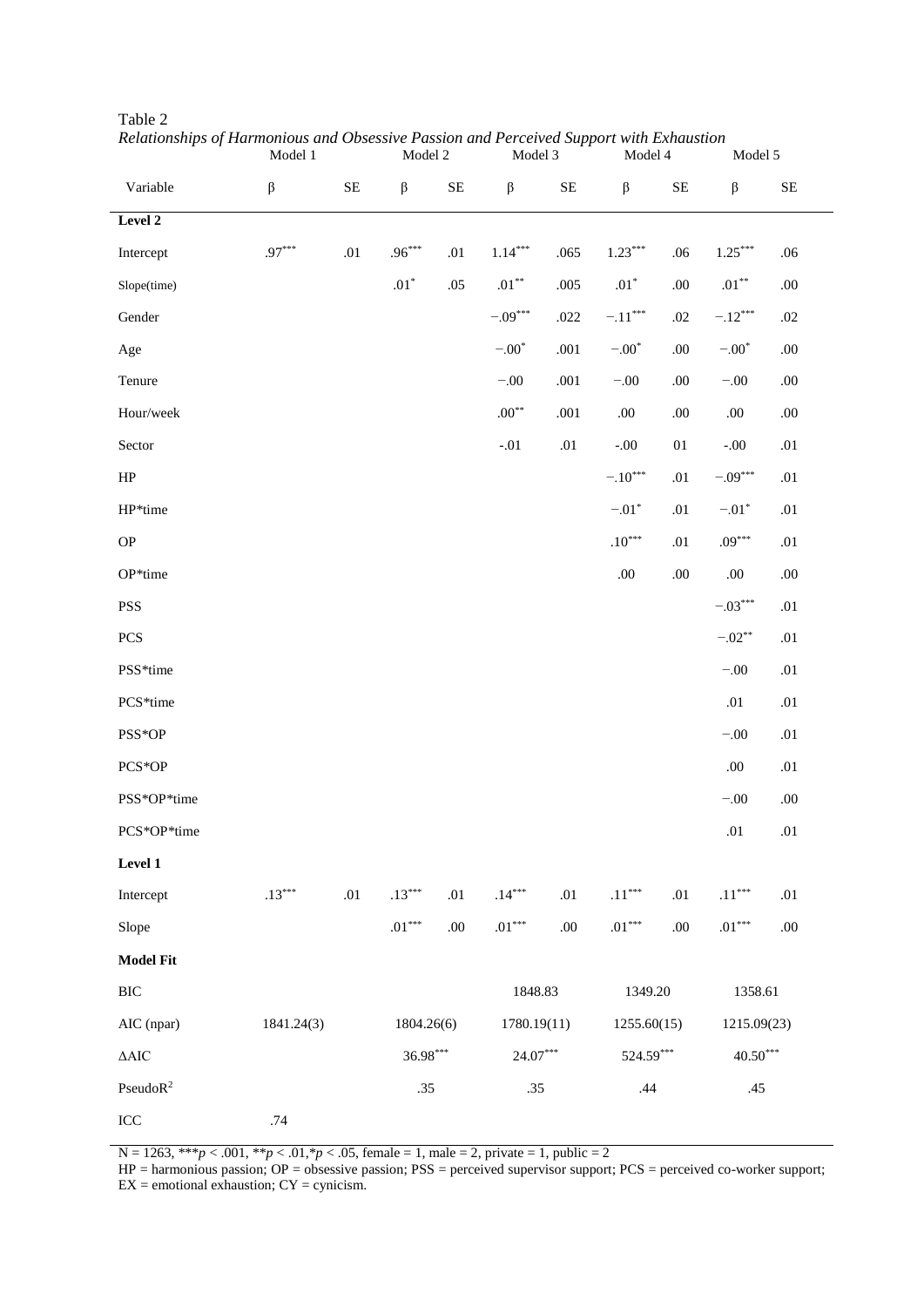|                         | Model 1              |     | Model 2              |     |                    | Model 3 | Model 4              |              | Model 5               |                        |
|-------------------------|----------------------|-----|----------------------|-----|--------------------|---------|----------------------|--------------|-----------------------|------------------------|
| Variable                | $\beta$              | SE  | $\beta$              | SE  | $\beta$            | SE      | $\beta$              | SE           | $\beta$               | $\overline{\text{SE}}$ |
| Level 2                 |                      |     |                      |     |                    |         |                      |              |                       |                        |
| Intercept               | $.86^{\ast\ast\ast}$ | .01 | $.83^{\ast\ast\ast}$ | .01 | $.92***$           | .07     | $.98***$             | .06          | $1.02^{\ast\ast\ast}$ | .06                    |
| Slope (time)            |                      |     | $.03***$             | .01 | $.03***$           | .01     | $.03***$             | .01          | $.03***$              | .01                    |
| Gender                  |                      |     |                      |     | $.07^{\ast\ast}$   | .02     | $.06^{\ast}$         | .02          | $.05^{\ast}$          | .02                    |
| Age                     |                      |     |                      |     | $-.01***$          | .00.    | $-.01***$            | .00.         | $-.01***$             | .00.                   |
| Tenure                  |                      |     |                      |     | .00.               | .00.    | .00.                 | .00          | $-.00$                | .00                    |
| $\mathbf{H}/\mathbf{w}$ |                      |     |                      |     | $-.00$             | .00     | $-.00*$              | .00.         | $-.00*$               | .00.                   |
| Sector                  |                      |     |                      |     | $.02\,$            | $.02\,$ | .03                  | .01          | .03                   | .01                    |
| ${\rm HP}$              |                      |     |                      |     |                    |         | $-.14***$            | .01          | $-.09***$             | .01                    |
| HP*time                 |                      |     |                      |     |                    |         | $-.01$               | .01          | $-.02**$              | .01                    |
| <b>OP</b>               |                      |     |                      |     |                    |         | $.05***$             | $.01\,$      | $.04***$              | .01                    |
| OP*time                 |                      |     |                      |     |                    |         | $.01\,$              | $.01\,$      | $.01\,$               | .01                    |
| <b>PSS</b>              |                      |     |                      |     |                    |         |                      |              | $-.07***$             | .01                    |
| PCS                     |                      |     |                      |     |                    |         |                      |              | $-.04***$             | .01                    |
| PSS*time                |                      |     |                      |     |                    |         |                      |              | $-.01*$               | .01                    |
| PCS*time                |                      |     |                      |     |                    |         |                      |              | $-.00$                | .01                    |
| PSS*OP                  |                      |     |                      |     |                    |         |                      |              | $-.00$                | $.01\,$                |
| PCS*OP                  |                      |     |                      |     |                    |         |                      |              | $.03***$              | .01                    |
| PSS*OP*time             |                      |     |                      |     |                    |         |                      |              | .01                   | .01                    |
| PCS*OP*time             |                      |     |                      |     |                    |         |                      |              | $-.01*$               | .01                    |
| Level 1                 |                      |     |                      |     |                    |         |                      |              |                       |                        |
| Intercept               |                      |     | $.16***$             | .01 | $.15***$           | $.01\,$ | $.12^{\ast\ast\ast}$ | .01          | $.11^{\ast\ast\ast}$  | .01                    |
| Slope                   |                      |     | $.01^{\ast\ast}$     | .00 | $.01^{\ast\ast}$   | .00     | $.01^{\ast\ast}$     | $.00\,$      | $.01^{\ast\ast}$      | $.00\,$                |
| <b>Model Fit</b>        |                      |     |                      |     |                    |         |                      |              |                       |                        |
| <b>BIC</b>              |                      |     |                      |     | 3301.05            |         | 2934.49              |              | 2810.87               |                        |
| AIC (npar)              | 3274.27(3)           |     | 3243.81(6)           |     | 3232.41(11)        |         | 2840.89(15)          | 2667.35 (23) |                       |                        |
| $\Delta\text{AIC}$      |                      |     | $30.46***$           |     | $12.52^{\ast\ast}$ |         | $388.65***$          |              | $173.73***$           |                        |
| PseudoR <sup>2</sup>    |                      |     | .16                  |     | $.18\,$            |         | .36                  |              | .41                   |                        |
| ICC                     | .66                  |     |                      |     |                    |         |                      |              |                       |                        |

Table 3 *Relationships of Harmonious and Obsessive Passion and Perceived Support with Cynicism*

 $N = 1263$ , \*\*\**p* < .001, \*\**p* < .01,\**p* < .05, female = 1, male = 2, private = 1, public = 2

HP = harmonious passion; OP = obsessive passion; PSS = perceived supervisor support; PCS = perceived co-worker support;  $EX =$  emotional exhaustion;  $CY =$  cynicism.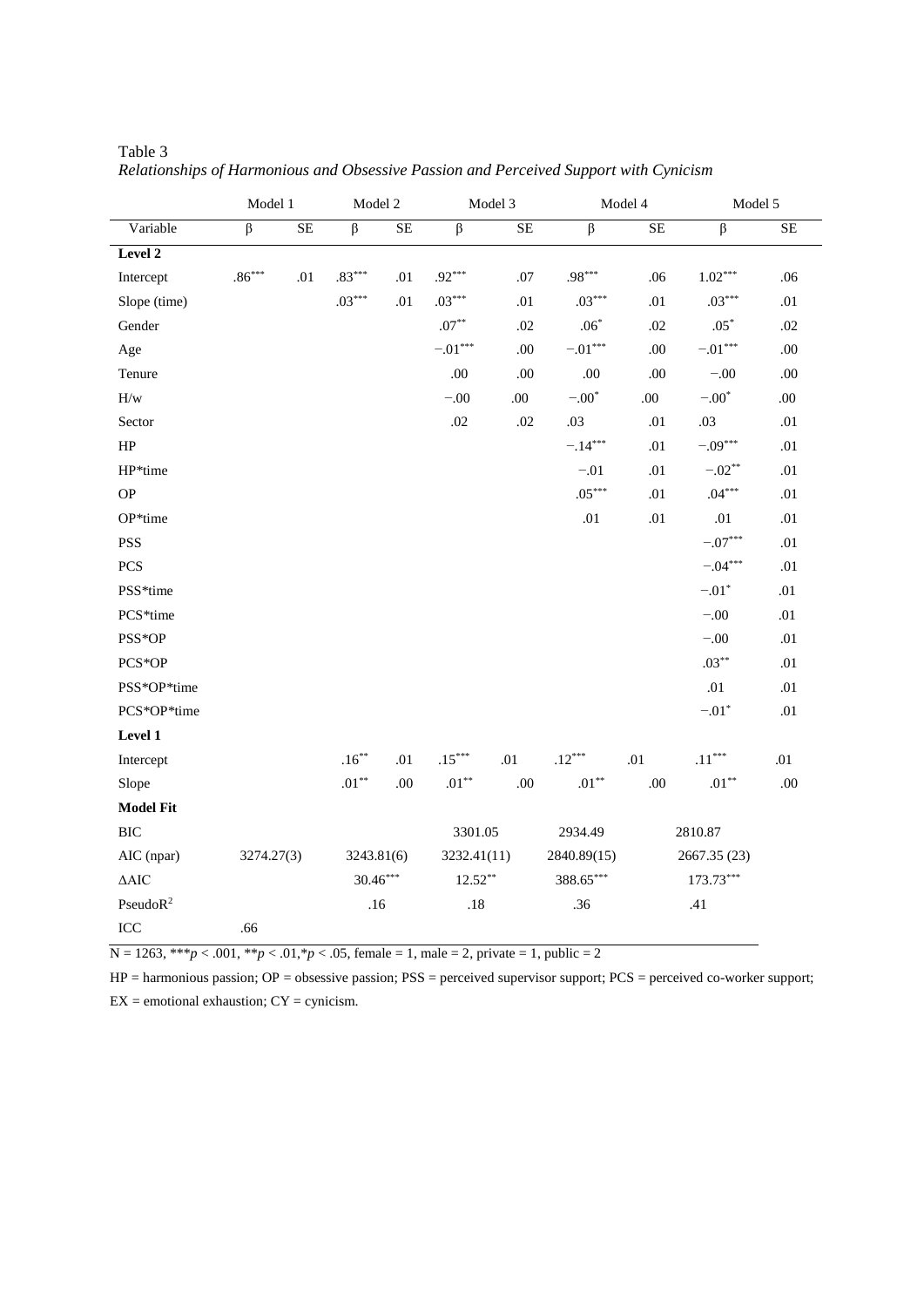

Figure 1. Empirical tested model



Figure 2. The role of perceived co-worker support in the relationship between obsessive passion and cynicism.